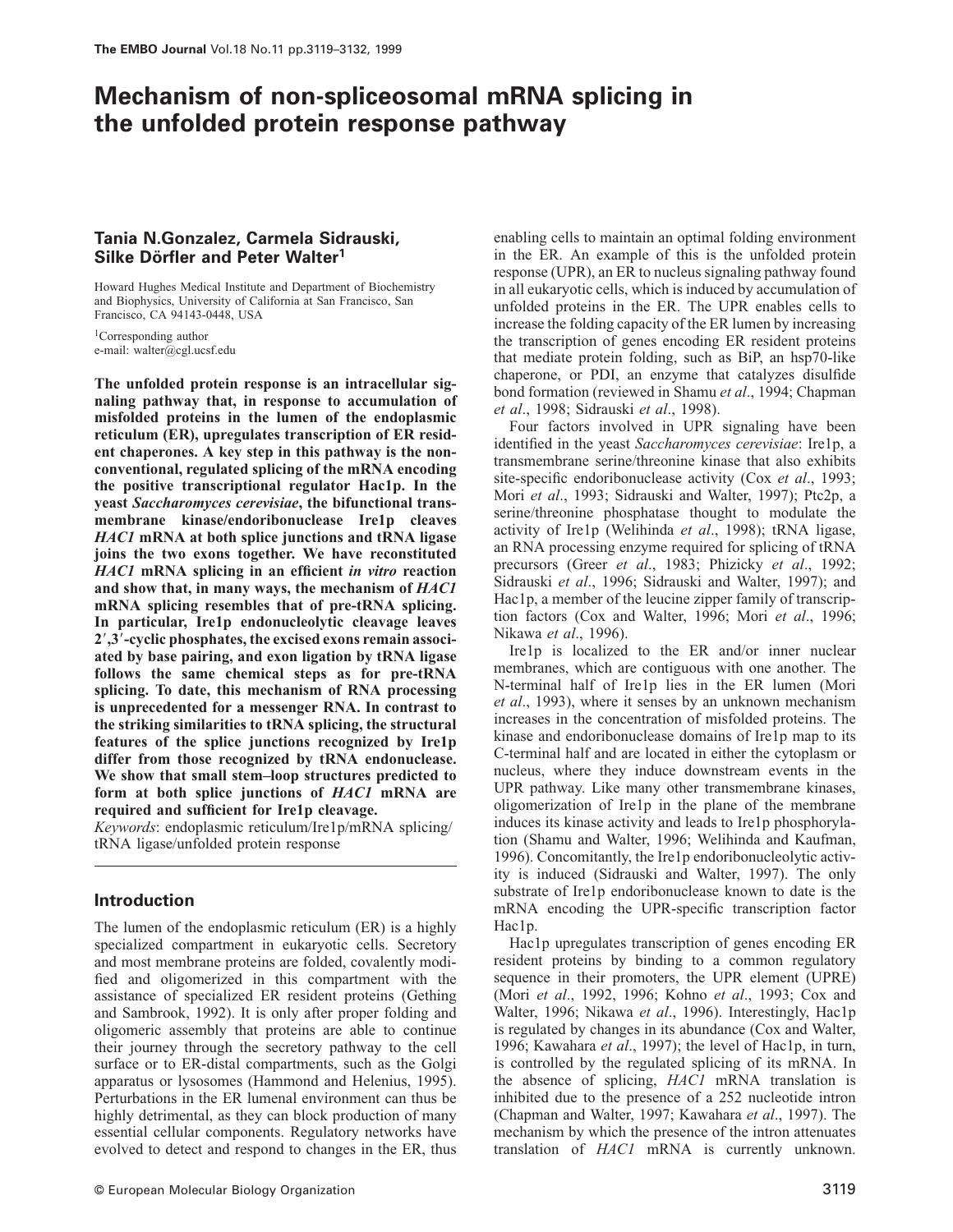Removal of the intron occurs by a non-conventional reaction mechanism that is catalyzed by Ire1p and tRNA ligase (Sidrauski and Walter, 1997). Upon accumulation of unfolded proteins in the ER, Ire1p initiates splicing by cleaving *HAC1<sup>u</sup>* mRNA (*u* for *uninduced*) to liberate the intron, and the  $5'$  and  $3'$  exons. The two exons are subsequently joined by tRNA ligase to produce *HAC1<sup>i</sup>* mRNA (*i* for *induced*), which is efficiently translated to produce Hac1p. Thus, the regulated splicing of *HAC1* mRNA is a key regulatory step in the UPR signaling pathway.

Although best understood in yeast, the salient features of this unusual signaling pathway are likely to be conserved in all eukaryotic cells. Homologues of Ire1p have been identified in *Caenorhabditis elegans* and in mammalian cells. The mammalian homologues are likely to function in a corresponding UPR pathway as is suggested from the phenotype of dominant negative mutants in these components (Tirasophon *et al*., 1998; Wang *et al*., 1998). Moreover, we have recently shown that mammalian cells accurately splice the yeast *HAC1* mRNA intron (M.Niwa and P.Walter, unpublished results). Thus, both the signal transduction components and mechanism appear phylogenetically conserved from yeast to mammals. This conservation makes it likely that our understanding of the molecular mechanism of the UPR in yeast will be directly applicable to our understanding of the corresponding pathway in human cells, where defects in protein folding in the ER can lead to devastating diseases (Kuznetsov and Nigam, 1998).

The splicing of *HAC1* mRNA by Ire1p and tRNA ligase is unprecedented, and little is known regarding its mechanism. Significantly, tRNA ligase, an enzyme previously thought to function exclusively in the splicing of pre-tRNAs, has been shown both *in vivo* and *in vitro* to participate in this reaction (Sidrauski *et al*., 1996; Sidrauski and Walter, 1997). In fact, we have previously shown that Ire1p and tRNA ligase are sufficient to splice *HAC1u* mRNA *in vitro*, supporting the notion that these are the only two components absolutely required for the reaction. This is in striking contrast to splicing of all other pre-mRNAs which require  $>100$  proteins and small nuclear RNAs constituting the spliceosome and its associated components (Moore *et al*., 1993). Pre-tRNA splicing, on the other hand, is more akin to *HAC1* mRNA splicing in that it also requires only two components for cleavage and ligation, tRNA endonuclease and tRNA ligase (Greer *et al*., 1983; Peebles *et al*., 1983; Belford *et al*., 1993). Thus, we previously speculated that pre-tRNA and *HAC1<sup>u</sup>* mRNA splicing occur by similar mechanisms.

The mechanism by which pre-tRNAs are spliced is well understood (reviewed in Westaway and Abelson, 1995; Abelson *et al*., 1998). tRNA endonuclease cleaves precursor tRNA, releasing base-paired 5' and 3' exons and a linear intron. Cleavage generates a 2',3'-cyclic phosphate terminus at the  $3'$  end of the  $5'$  exon, and a  $5'$ -OH terminus at the 5' end of the 3' exon (Knapp *et al.*, 1979; Peebles *et al*., 1983). The two exons are subsequently joined in a series of reactions catalyzed by the multifunctional enzyme tRNA ligase (Greer *et al*., 1983; Xu *et al*., 1990; Belford *et al*., 1993). The first step involves opening of the terminal  $2', 3'$ -cyclic phosphate to leave a  $2'$ -phosphate at the  $3'$  end of the  $5'$  exon. The  $3'$  exon is

phosphorylated at its 5' terminus after transfer of γ-phosphate from either GTP or ATP. Thus, the phosphate group derived from the γ-position of a nucleotide triphosphate ultimately links the two exons in the spliced mRNA. The 5' terminal phosphate is next activated by the transfer of AMP from tRNA ligase to form a high energy 5'-5' phosphoanhydride bond. Ligation occurs with the concomitant release of the AMP activating group. The 2' phosphate remaining at the splice junction is later removed from spliced tRNA by a third enzyme, nicotinamide adenine dinucleotide (NAD)-dependent 2--phosphotransferase (McCraith and Phizicky, 1990; Spinelli *et al*., 1997).

By extension, processing of *HAC1<sup>u</sup>* mRNA may proceed in a manner similar to that outlined above. Indeed, both reactions are initiated by highly substrate-specific endoribonucleases (Peebles *et al*., 1983; Di Nicola Negri *et al*., 1997; Sidrauski and Walter, 1997). In addition, both endonucleases cleave their substrate 5' and 3' splice junctions independently of one another and in no obligate order (Miao and Abelson, 1993; Sidrauski and Walter, 1997; Kawahara *et al*., 1998). Therefore, they share a splicing chemistry that is strictly incompatible with the spliceosome-catalyzed mechanism, where cleavage of the 3' splice junction must always follow the cleavage of the 5' splice junction (Moore *et al.*, 1993). However, Ire1p and tRNA endonuclease lack any significant similarity in amino acid sequence or subunit composition. Whereas tRNA endonuclease is a tetramer composed of four different polypeptide chains (Trotta *et al*., 1997) that constitutively splices precursor tRNA, Ire1p is composed of one subunit that is thought to homo-oligomerize (Shamu and Walter, 1996; Welihinda and Kaufman, 1996) and its endoribonucleolytic activity is tightly regulated by conditions in the ER lumen. Furthermore, Ire1p and tRNA endonuclease differ significantly with respect to their substrate recognition. tRNA endonuclease recognizes the folded tertiary structure of pre-tRNA, as well as local structures at the intron–exon boundaries, and pays little attention to the sequence at or near the splice sites (Mattoccia *et al*., 1988; Reyes and Abelson, 1988; Fabbri *et al*., 1998). In contrast, point mutations generated near the splice junctions of *HAC1* mRNA have been shown to block its splicing both *in vivo* and *in vitro* (Sidrauski and Walter, 1997; Kawahara *et al*., 1998). To address questions regarding both the similarities and differences in the mechanism of *HAC1* mRNA and pre-tRNA splicing experimentally, we have developed efficient *in vitro* reactions which have allowed us to characterize the mechanism and the substrate requirements for *HAC1* mRNA splicing.

# **Results**

## **The predicted HAC1 mRNA splice junction stem–loops act as Ire1p minisubstrates**

As previously shown, Ire1p is a site-specific endoribonuclease that cleaves *HAC1<sup>u</sup>* mRNA at both splice junctions (Sidrauski and Walter, 1997). Cleavage at either junction can occur independently of cleavage at the other junction; cleavage specificity, therefore, must result from either sequence and/or structural motifs that are common to both splice junctions. Indeed, the predicted secondary structure of the *HAC1u* intron (Figure 1) reveals similar stem–loop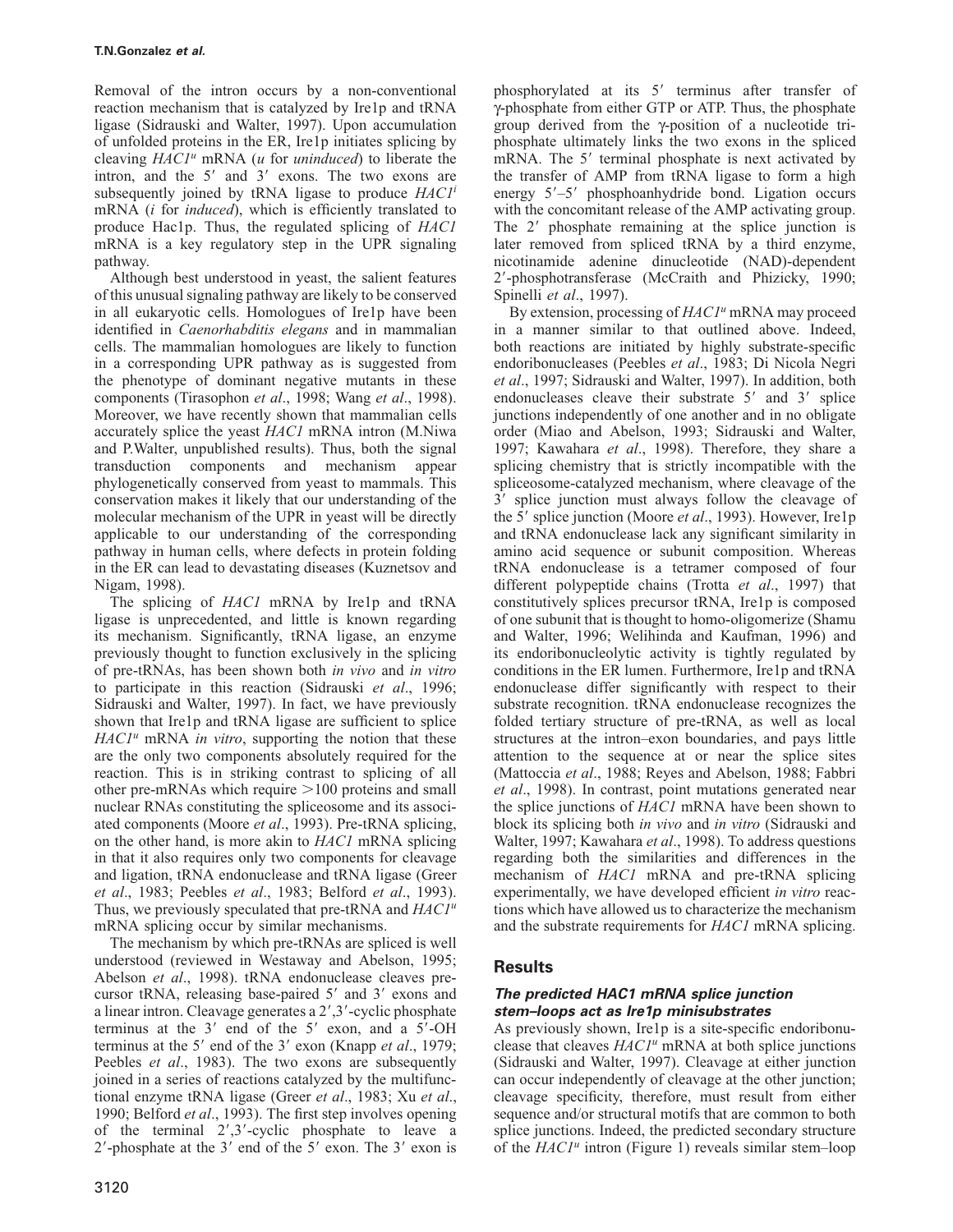



**Fig. 1.** Secondary structure prediction of the *HAC1<sup>u</sup>* mRNA intron and splice site stem–loop structures. The secondary structure prediction of the *HAC1<sup>u</sup>* mRNA intron and flanking 5' and 3' exon regions is shown (**A**) together with a close-up view of predicted stem–loop structures at the 5' and 3' splice sites  $(B)$ . Ire1p(k+t) cleavage sites are indicated by arrows and were confirmed in Figure 6. (**C**) Sequence and predicted structures of the minisubstrate stem–loop RNAs used in this study.

structures at the 5' and 3' splice site junctions (Sidrauski and Walter, 1997; Kawahara *et al*., 1998). At either site, the RNA is predicted to fold into short stems with 7-nucleotide loops, each containing a G residue in the third position. Previous work suggested that nucleolytic cleavage by Ire1p occurs at this invariant G, but conflicting models have been proposed as to whether Ire1p cleaves at its 5' or 3' side (Kawahara et al., 1997; Sidrauski and Walter, 1997).

To analyze the substrate specificity and the chemistry of the Ire1p-mediated cleavage reaction, we first asked whether the stem–loop structure that is proposed in Figure 1B would be sufficient to direct Ire1p cleavage. To this end, we designed 'minisubstrates', two short RNA molecules shown in Figure 1C that are predicted to fold into structures similar to those predicted at either splice site for authentic *HAC1<sup>u</sup>* mRNA. In these minisubstrate stem–loop RNAs, we extended the lengths of the stems by five or six base pairs with unrelated sequences to stabilize the stems. A 3-nucleotide 3' extension was also added so that the anticipated cleavage products could be more easily distinguished by their size. Stem–loop RNAs were made by *in vitro* transcription with T*7* polymerase using synthetic DNA oligonucleotide templates. Transcripts were uniformly labeled during transcription by incorporation of [32P]UTP and gel purified.

When incubated with a fragment of Ire1p termed Ire1 $p(k+t)$  (Sidrauski and Walter, 1997), which contains the Ire1p kinase domain and C-terminal tail domain and which has been proposed to contain the nuclease active site, the stem–loop RNAs corresponding to either splice site were efficiently cleaved to produce two discrete fragments (Figure 2A). The size of the cleavage products suggested that cleavage occurred at or in close proximity to the predicted site. Cleavage of RNA that was either internally labeled with  $[\alpha^{-32}P]$ UTP during transcription (Figure 2B, lane 4), or that was transcribed in the absence of labeled nucleotide and then labeled at the 5' terminus with  $[\gamma^{32}P]ATP$  and polynucleotide kinase (Figure 2B, lane 3), confirmed that the faster migrating band corresponded to the 5' end of the RNA.

To ascertain that the stem–loop RNAs behaved similarly to authentic *HAC1<sup>u</sup>* RNA, we tested the ability of  $Irelp(k+t)$  to cleave our minisubstrates carrying single nucleotide substitutions in loop residues. Previous studies had identified mutations in the predicted loops that prevent Ire1p from cleaving *HAC1<sup>u</sup>* mRNA *in vitro* or *in vivo*. Indeed, as shown in Figure 2B (lane 6), a  $G \rightarrow C$  mutation in the loop corresponding to position 1107 in the fulllength *HAC1<sup>u</sup>* mRNA completely abolished cleavage of the 3' stem-loop RNA as previously shown for authentic *HAC1u* mRNA (Sidrauski and Walter, 1997). Likewise, mutations at two other loop positions (C1105G and G1110C), each representing additional invariant bases found at both splice sites, also prevented cleavage by Ire $1p(k+t)$  (Figure 2B, lanes 5 and 7), consistent with previous *in vivo* splicing data (Kawahara *et al*., 1998). Thus all three residues in the loop whose positions are invariant between both splice junctions are critical for  $Irelp(k+t)$  cleavage.

To obtain a complete picture of the constraints that loop residues put on the Ire1 $p(k+1)$  cleavage reaction, we tested a series of mutant 3' stem-loop minisubstrates in which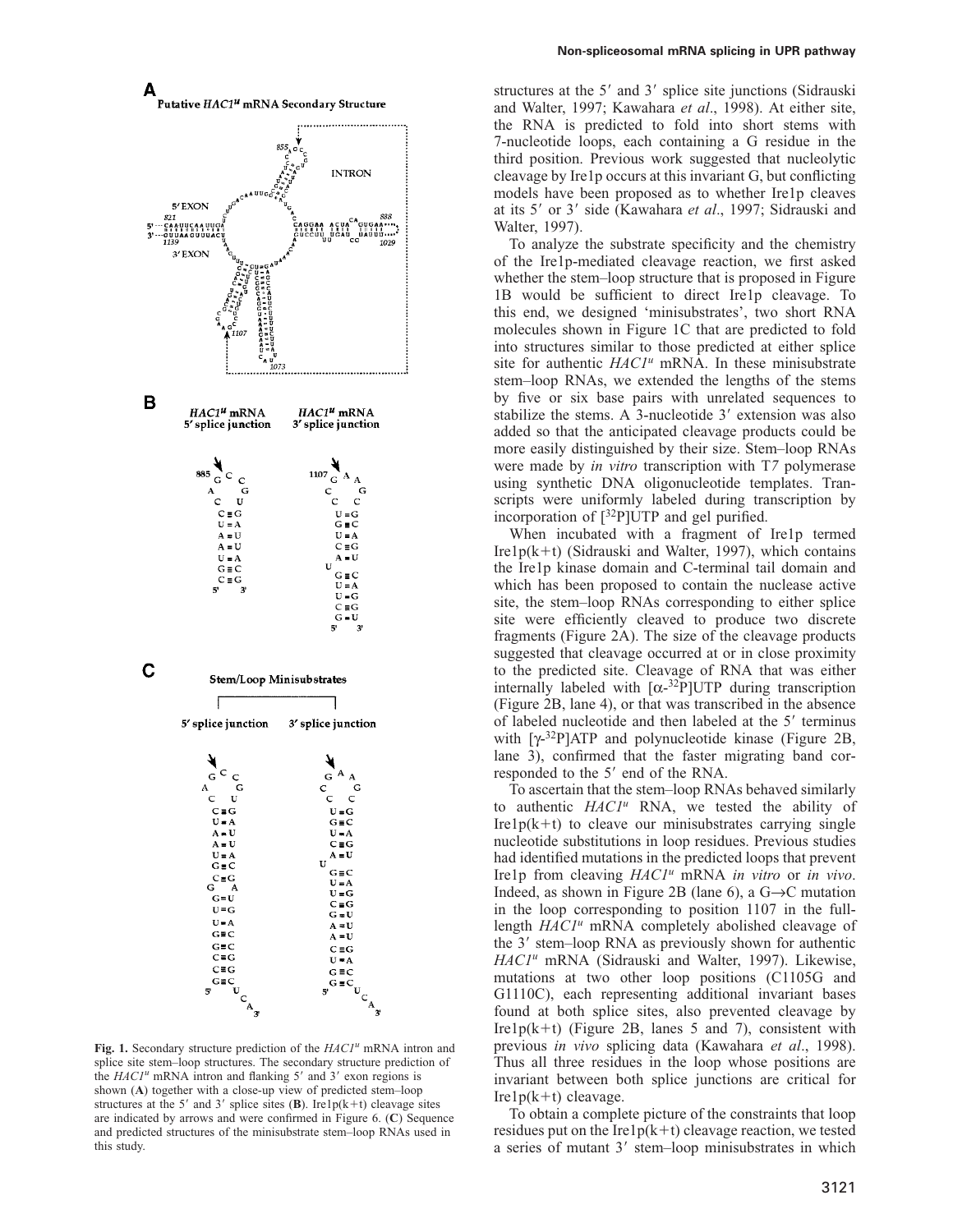

Fig. 2. Cleavage of stem–loop RNAs by Ire1p(k+t). (A) Radiolabeled *in vitro* transcribed 5' stem–loop RNA (2000 c.p.m.) (lanes 1 and 2) and 3' stem–loop RNA (2000 c.p.m.) (lanes 3 and 4) as shown in Figure 1C, were incubated in cleavage buffer (see Materials and methods) in the presence or absence of 1 μg Ire1p(k+t) at 30°C for 2 h. The reaction volume was 20 μl. The reaction products were separated on denaturing polyacrylamide gel and visualized by autoradiography. (**B**) The results of incubation of various mutant loop RNAs with Ire1p( $k+t$ ) are shown in lanes 5–8, with the specific loop mutation given above each lane. Refer to Figure 1 to place these in the context of the wild-type 3' stem-loop. Lanes 1 and 2 carry markers produced by nuclease U2 digestion (lane 1) or alkaline hydrolysis (lane 2) of 5' end-labeled wild-type 3' stem-loop RNA. Lanes 3 and 4 contain 5' end-labeled (lane 3) and internally labeled (lane 4) wild-type 3' stem–loop RNAs that were cleaved with Ire1p(k+t), respectively. (C) The following RNAs were incubated in the presence or absence of Ire1p(k+t) as indicated: wild-type  $3'$  stem–loop RNA (lanes 3 and 4), a  $3'$  stem–loop RNA in which the wild-type stem sequence was replaced by a stem of GC base pairs (see Materials and methods) (lanes 5 and 6), and a 3' stemloop where every C of the GC stem was replaced by an A (lanes 7 and 8) to abolish base pairing. Note that the substrates in lanes 5–8 are 10 nucleotides shorter than the wild-type 3' stem–loop RNA in lanes 3 and 4. Lanes 1 and 2 are as in (B).

each loop nucleotide was individually changed to every other ribonucleotide. These data, summarized in Figure 3, show that there is a hierarchy of importance. Most notably, no base substitution was tolerated at the three invariant bases (C1105, G1107 and G1110) that are common to both splice sites. As indicated in Figure 3, these residues are located at positions  $-3$ ,  $-1$  and  $+3$  with respect to the splice site. Loop position  $+1$  could only be an A or a C, which corresponds to the bases found at the  $3'$  and  $5'$ splice junction. Both A and C provide an H-bond donor (a primary amine) as well as an H-bond acceptor (a tertiary amine) at the same position on the 6-membered ring of each nucleotide. This may indicate a role for these functional groups for structuring the loop and/or for forming contacts with Ire1p(k+t). In position  $-2$  all four bases worked equally well, whereas the other two positions  $(+2$  and  $+4)$  showed some, albeit weak preference for the bases found at the wild-type 3' splice site. Interestingly, mutating these residues to those found at the 5' splice junction reduced cleavage, suggesting that these positions may be sensitive to the sequence context present in either loop. Overall, the effects of these mutations on  $I_{\text{rel}}(k+t)$ cleavage could reflect sequence-specific and/or structural constraints required for Ire1p( $k+t$ ) recognition of these minisubstrates.

Mutations predicted to allow pairing of the bases at positions  $-3$ ,  $+4$  (C-3 to G, or C+4 to G), and hence predicted to create a smaller 5-base loop, abolished cleavage. Likewise, a mutation changing U at position –4 to an A and hence predicted to open the ultimate base pair of the stem impaired cleavage. Taken together, these results suggest that the loop must be constrained to its wild-type length of 7 nucleotides to fold into a defined tertiary structure. Additional support for folding of the bases into a structured loop was obtained by S1 nuclease probing experiments. S1 nuclease cleaves single-stranded RNA without regard to primary sequence. Only the bonds following the nucleotides at the  $-1$  and  $+1$  positions were sensitive to S1 nuclease cleavage (data not shown), suggesting that the remaining 5-loop residues are inaccessible to the S1 nuclease.

With the exception of positions  $+1$  and  $-4$ , our results are consistent with data from a previous study investigating *HAC1* mRNA splicing *in vivo*. In this study, changing position  $+1$  from A to U or changing position  $-4$  from U to A reduced splicing by 25% or less (Kawahara *et al*., 1998). This discrepancy most likely reflects the fact that Ire1p interactions with *HAC1<sup>u</sup>* mRNA are stronger than those with the stem–loop minisubstrates.

We next confirmed the importance of the stem for Ire1 $p(k+1)$  cleavage. Switching the bases that form the proposed U–G pair closing the loop did not diminish cleavage (Figure 2B, lane 8), suggesting that the nucleotide sequence is not important as long as the regions flanking the 7-membered loop can form a stable stem. To test this notion further, we made a stem–loop in which all base pairs in the stem, with the exception of the UG pair that closes off the loop, were changed to GC or CG pairs. Due to the high melting temperature of GC and CG base pairs, we were also able to shorten the stem down to 11 bp from the 16 bp used in our original 3' stem-loop minisubstrate (Figure 1C). Ten base pairs is the predicted length of the 3' stem-loop within the intact  $HACI<sup>u</sup>$  mRNA (Figure 1A and B). As shown in Figure 2C, lanes 5 and 6, cleavage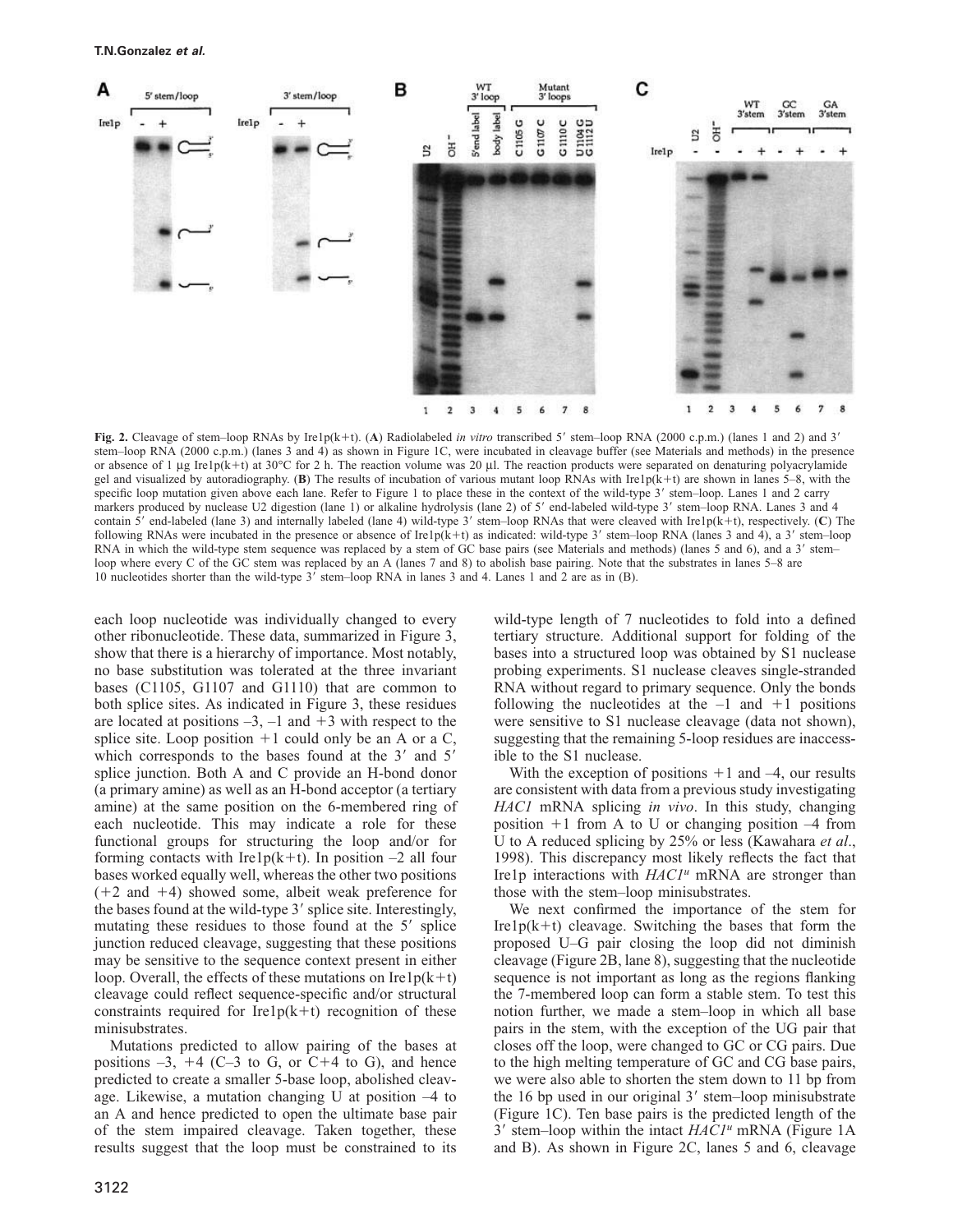

Fig. 3. Mutational analysis of 3' splice site loop. A series of twentytwo 3' stem-loop mutants, each carrying a single loop point mutation, was transcribed and radiolabeled as in Figure 2. The wild-type 3' loop sequence is shown with the 4 nucleotides whose positions are invariant between 5' and 3' splice junction stem-loops boxed in bold and their nucleotide position indicated above (refer to Figure 1A and B). In addition, each loop residue has been assigned a  $(+)$  or  $(-)$ number relative to the Ire1 $p(k+t)$  cleavage site indicated by an arrow. The sequence of the various point mutants is indicated next to each loop residue. Of these, those which are boxed indicate the equivalent residue at that position in the 5' loop (refer to Figure 1). Indicated below these sequences is the extent to which each was cleaved by Ire1p( $k+t$ ). Values are reported as the fraction (mutant cleavage/wildtype cleavage) where: (-) no cleavage;  $(+/-)$  0–10%;  $(+)$  10–60%;  $(++)$  60–120%;  $(+++) \ge 120\%$ . Ire1p(k+t) reactions were performed as described in Figure 2.

occurred at about the same level as found for stem–loops with the authentic *HAC1<sup>u</sup>* mRNA sequence (lanes 3 and 4). We next changed all Cs of the stem to As. This drastic change, predicted to disrupt the stem completely, abolished cleavage (Figure 2C, lanes 7 and 8). Thus we conclude that an intact stem is important, but that, in contrast to the loop, the nucleotide sequence of the residues that form the stem is irrelevant for cleavage by  $Irelp(k+t)$ . Taken together, these results show that the stem–loop minisubstrates represent the minimal RNA element that is required and sufficient for Ire $1p(k+t)$  cleavage.

### **Ire1p(k**-**t) cleavage generates 2**-**,3**-**-cyclic phosphodiester termini**

Having confirmed that Ire1 $p(k+t)$  processes our minisubstrates with specificity indistinguishable from *HAC1<sup>u</sup>* mRNA, we used these simplified substrates to explore the chemistry of the Ire $1p(k+1)$  cleavage reaction. To this end, we employed nearest neighbor analysis to determine the nature of the RNA termini produced upon  $Irelp(k+t)$ cleavage. Stem-loop RNAs corresponding to either the 5' (Figure 4A) or 3' splice junction (Figure 4B) were labeled by incorporation of  $[\alpha^{-32}P]CTP$ ,  $[\alpha^{-32}P]GTP$  or  $[\alpha$ <sup>-32</sup>P]ATP as indicated above the lanes. Digestion of the transcription products with P1 nuclease (which cleaves RNA to leave 5'-phosphate and 3'-OH groups) generated the expected 5'-monophosphorylated nucleotides as shown by thin layer chromatography (TLC) (Figure 4A and B, lanes 1–3), confirming that the labeled stem–loop RNAs contained labeled phosphate groups only in the appropriate positions.

In contrast, a new labeled nucleotide species was observed on thin layer plates when the transcription products were first cleaved with  $Irelp(k+t)$  and the isolated 5' fragment was then digested with P1 nuclease ( $pG$ ), Figure 4A and B, lanes 4–6). This spot comigrated with synthetic 5'-phosphate-guanosine-2',3'-cyclic phosphate (here abbreviated  $pG>p$ ), indicating that Ire1 $p(k+1)$  cleaves RNA to leave a 2',3'-phosphate (note that nuclease P1 does not cleave at 2',3'-cyclic phosphate groups). Consistent with this notion, labeled  $pG\geq p$  was only observed when the 5' stem-loop RNA was labeled with  $[\alpha^{-32}P]GTP$  (producing  $[^{32}P]G\geq p$ ) or  $[\alpha^{-32}P]CTP$ (producing  $pG>[^{32}P]$ ) (Figure 4A, lanes 4 and 5), or when the 3' stem-loop RNA was labeled with  $[\alpha^{-32}P]GTP$  or  $[\alpha^{-32}P]$ ATP (Figure 4B, lanes 5 and 6). Thus we conclude that Ire1 $p(k+1)$  cleaves the stem–loop RNAs at the 3' side of the invariant G found in the third position of the loop. Furthermore, unlike any other mRNA splicing intermediate, Ire1 $p(k+1)$  produces a 2',3'-cyclic phosphate group at its cleavage site. The reaction is more reminiscent of that of tRNA endonuclease which cleaves pre-tRNAs to produce 2',3'-cyclic phosphate termini (Peebles *et al.*, 1983).

Since there is no precedent for an mRNA splicing intermediate with  $2', 3'$ -cyclic phosphate termini, we decided to confirm our observations by using a series of sequential enzymatic modifications to simultaneously analyze the termini of the  $3'$  and  $5'$  cleavage fragments. We took advantage of the fact that the fragments produced upon Ire1 $p(k+1)$  cleavage of the stem–loop RNAs were small enough so that charge differences due to the presence or absence of terminal phosphate groups altered their electrophoretic mobilities in polyacrylamide gels. As shown in the diagram in Figure 5A, we first used calf intestinal phosphatase (CIP) to remove non-cyclic terminal phosphates. This resulted in a decreased mobility of the 5' fragment, consistent with the predicted loss of its 5'-triphosphate group, and no mobility change in the 3' fragment (Figure 5B, lane 2). Next, we treated the fragments produced thus with T4 polynucleotide kinase (T4 PNK) which hydrolyzes 2',3'-cyclic terminal phosphates. Loss of the additional phosphate group led to a further reduction of the mobility of the 5' fragment (Figure 5B, lane 3). This provided independent confirmation of the results presented in Figure 4, by demonstrating that a cyclic phosphate was produced at the 3' end of the 5' fragment, since a non-cyclic phosphate would have already been removed by CIP in the preceding step. Finally, we used treatment with T4 PNK in the presence of ATP to phosphorylate free 5'-OH groups. This led to an increased mobility of both the 5' and 3' fragment (Figure 5B, lane 4), indicating that the Ire1 $p(k+t)$ -produced 3' fragment terminates in a 5'-OH group that can be phosphorylated.

The assignment of the Ire1 $p(k+t)$  cleavage site on the 3' side of the invariant G in the loop was in conflict with an earlier study from our laboratory. In particular, primer extension mapped the Ire1p cleavage sites of *HAC1<sup>u</sup>* mRNA to the 5' side of the invariant G (Sidrauski and Walter, 1997). This raised the possibility that cleavage of the minisubstrates and that of authentic *HAC1<sup>u</sup>* mRNA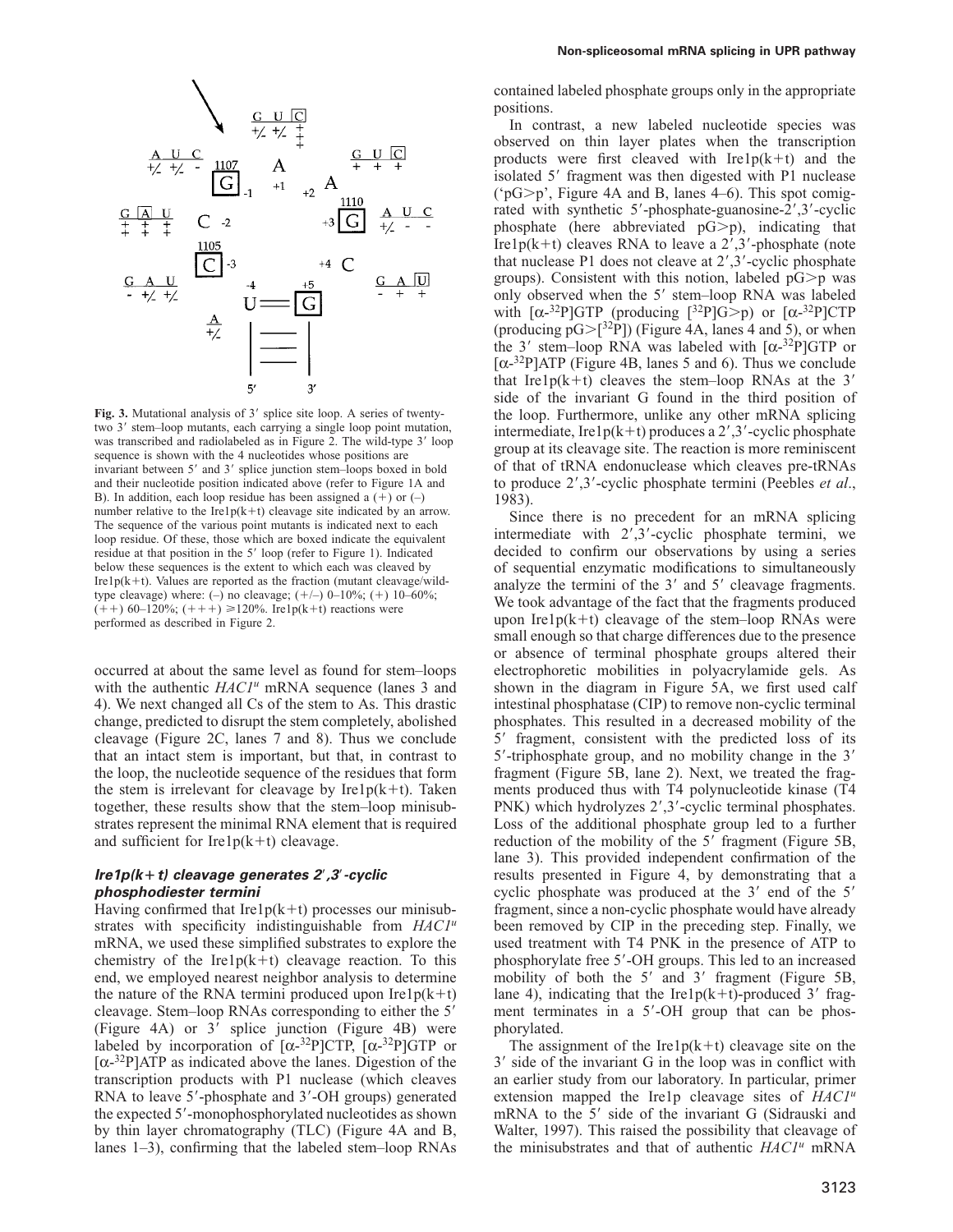

Fig. 4. Formation of 3' terminal guanosine 2',3'-cyclic phosphate after Ire1p(k+t) cleavage of stem-loop RNA. 5' stem-loop RNA (A) or 3' stemloop RNA (**B**) was labeled with  $\left[\alpha^{-32}P\right]$ CTP (lanes 1 and 4),  $\left[\alpha^{-32}P\right]$ GTP (lanes 2 and 5) or  $\left[\alpha^{-32}P\right]$ ATP (lanes 3 and 6). The labeled RNAs were then digested with P1 nuclease (lanes 1-3). Alternatively, they were first digested (40 000 to 60 000 c.p.m. of each stem–loop RNA) with Ire1p(k+t). The 5' cleavage product was then isolated by preparative gel electrophoresis and digested with P1 nuclease (lanes 4–6). The final digestion products were separated by TLC on PEI cellulose plates and visualized by autoradiography. The position of marker nucleotides on the thin layer plates are indicated, where pG>p refers to a G bearing a 5' phosphate and a 2',3'-cyclic phosphate. Digestion of the relevant portions of the stem–loop structures is indicated schematically below each panel. The ratios of labeled  $pG$  relative to labeled  $pN$  were determined and are in good agreement with the expected values. (A) Lanes 4 and 5:  $pC/pG>p$  expected = 0.25, actual = 0.26;  $pG/pG>p$  expected = 0.13, actual = 0.18. (B) Lanes 5 and 6: pG/pG>p expected = 0.17, actual = 0.21; pA/pG>p expected = 0.25, actual = 0.26. Note also that a variant of the wild-type 5- stem–loop was used in this analysis (hactng-39). In this stem–loop, a GC dinucleotide pair in the stem was changed, leaving the only GC dinucleotide in the loop. The only GA dinucleotide in the wild-type 3' stem–loop (hactng-10) was in the loop.

might, in fact, be different. The previous studies, however, used oligonucleotide primers distant from the cleavage site, making it possible that the cleavage sites were misassigned. To address this discrepancy and to verify that the cleavage sites in the minisubstrates and intact *HAC1<sup>u</sup>* mRNA were, in fact, identical, we repeated primer extension analysis on Ire1p(k+t)-cleaved  $HACI<sup>u</sup>$  508 RNA (the same construct used previously) but using primers located closer to the cleavage sites (Figure 6). The analysis shows unambiguously that Ire1 $p(k+t)$  cleaves the 5' and 3' splice junctions of *HAC1<sup>u</sup>* RNA at the 3' side of the invariant Gs. These are the same positions at which Ire1 $p(k+1)$  cleaves the 5' and 3' stem-loop RNAs, thereby affirming the use of the minisubstrates to characterize the mechanism of the Ire1p( $k+t$ )-catalyzed cleavage reaction.

# **Additional elements in HAC1<sup>U</sup> mRNA contribute to Ire1p(kt) cleavage efficiency**

Although Ire1 $p(k+t)$  accurately cleaves the stem–loop substrates, additional structural and/or sequence elements present in *HAC1<sup>u</sup>* RNA are likely to contribute significantly to the efficiency of the reaction. To compare the cleavage efficiencies of the different substrates, we analyzed time courses of  $HACI<sup>u</sup>$  RNA and stem–loop RNA Ire1p(k+t) digestions performed under identical conditions. Figure 7A shows a time course of *HAC1<sup>u</sup>* RNA digestion. We note that the substrate RNA disappears rapidly with a half time of  $\sim$ 2 min (Figure 7A, filled diamonds). Digestion intermediates appear transiently in a manner reminiscent of classical pulse–chase kinetics (Figure 7A, open circles and open squares), and the liberation of 5' and 3' exons (crossed circles and crossed squares) occurs rapidly and at comparable rates. In contrast, liberation of the intron (open triangles) follows a short lag time, concordant with the fact that two sequential cleavage events are required for its production. Taken together, these kinetics are consistent with a reaction in which both splice sites are cleaved independently and in random order (Sidrauski and Walter, 1997; Kawahara *et al*., 1998).

In contrast, the smaller stem–loop RNAs were cleaved at significantly reduced rates. After 8 h of incubation under identical reaction conditions, <25% of either stem– loop RNA was cleaved (Figure 7B and C), whereas cleavage of *HAC1<sup>u</sup>* RNA was virtually complete within 16 min. Incubation of both the 5' and 3' stem-loops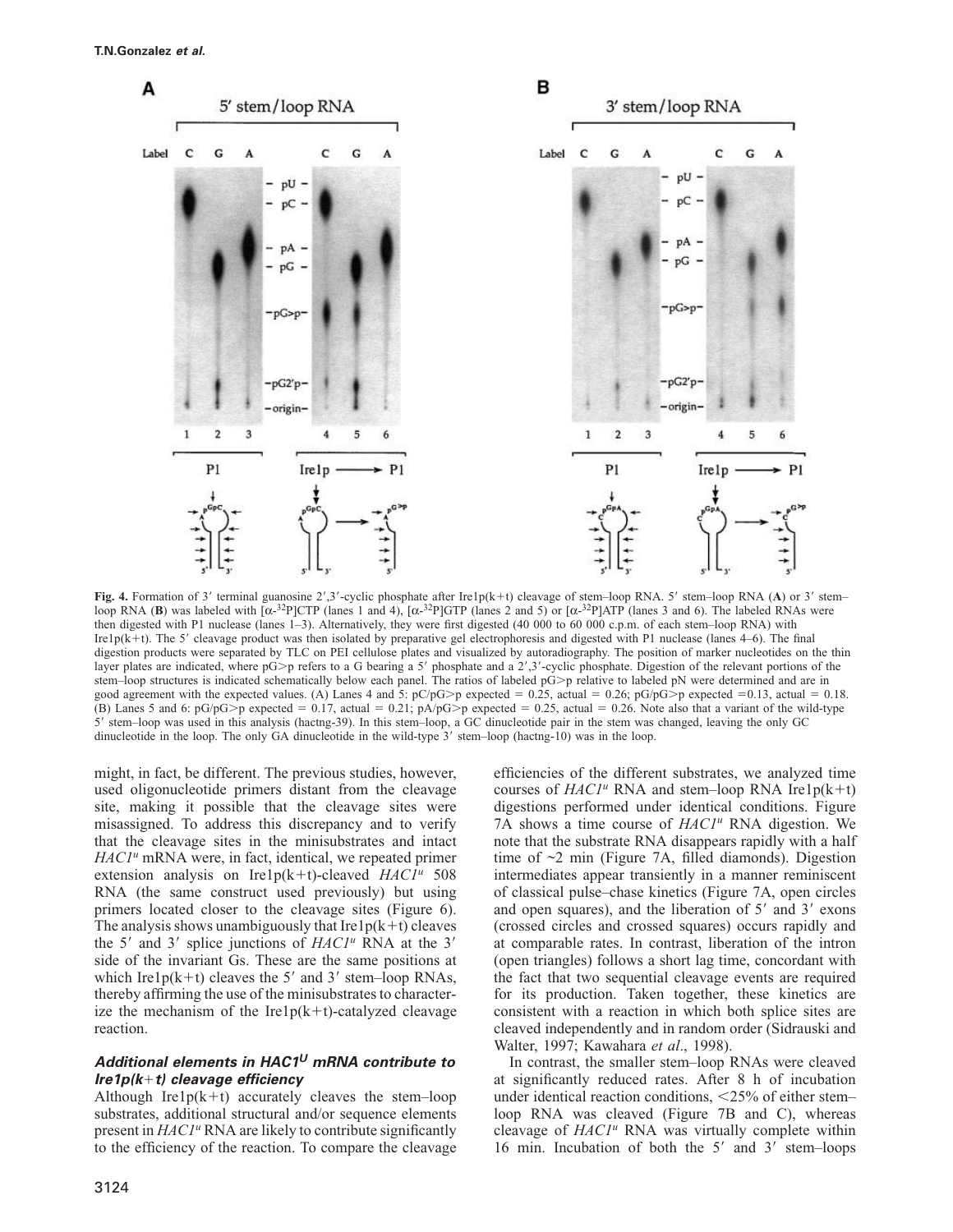

**Fig. 5.** Characterization of termini produced after  $Irelp(k+t)$  cleavage of stem–loop RNA by sequential enzymatic modification. (**A**) A schematic of the cleavage products generated upon  $Irelp(k+t)$ cleavage and subsequent enzymatic modification of stem–loop RNA is shown. Different gel mobilities of the short fragments result from charge differences due to terminal phosphate groups as indicated.  $\mathcal{P}'$ represents a 2',3'-cyclic phosphate. Lanes 1-4 correspond to lanes 1-4 in (B). (B) Ire1p( $k+t$ ) cleavage of internally labeled  $3'$  stem-loop RNA was performed as described in Figure 2. Lanes 1 and 5 show the products of an Ire1 $p(k+1)$  cleavage reactions of 3' stem-loop RNA. The products were then treated sequentially with CIP (lane 2), with T4 PNK in the absence of ATP (lane 3), and with T4 PNK in the presence of ATP (lane 4). Markers were produced by alkaline hydrolysis (lane 6) or nuclease U2 digestion (lane 7) of 5' end-labeled wild-type 3' stem-loop RNA.

together in the same reaction did not stimulate the cleavage of either stem–loop, nor did heating and quick cooling of the stem–loop substrates prior to their addition to the reaction (data not shown). We therefore conclude that structural elements of *HAC1<sup>u</sup>* RNA, in addition to the stem–loop structures characterized here, must contribute significantly to the efficiency of cleavage by Ire1 $p(k+t)$ , possibly by enhancing substrate recognition by Ire1 $p(k+t)$ .

### **Ire1p(k**-**t) liberates base paired exons**

The predicted secondary structure of the *HAC1<sup>u</sup>* RNA intron (Figure 1A) suggested that the exon sequences



Fig. 6. Ire1p(k+t) cleaves  $HACI<sup>u</sup>$  RNA at the same positions as it cleaves the 5' and 3' stem-loops. Primer extension analysis was performed on both undigested and Ire1p(k+t)-digested  $HACI<sup>u</sup>$  508 RNA using 5' end-labeled DNA primers. *HAC1<sup>u</sup>* 508 RNA consists of a truncated 5' exon (181 nucleotides), an intact *HAC1<sup>u</sup>* intron (252 nucleotides), and a truncated 3' exon (75 nucleotides), as previously described (Sidrauski and Walter, 1997). Extensions on uncleaved RNA served as controls for natural pausing during the extension reaction. The Ire1 $p(k+1)$  cleavage site is indicated by an arrow along side the RNA sequence corresponding to the DNA ladder; the residues in the 7-membered loop are marked with a bracket.

flanking the intron are also base paired and hence may contribute to folding the intron–exon junctions into a more complex RNA domain. A prediction of the proposed structure is that the two exons remain associated after removal of the intron by Ire1p-mediated cleavage. To test this possibility directly, we fractionated Ire1 $p(k+t)$ generated *HAC1<sup>u</sup>* RNA cleavage products on a nondenaturing gel (Figure 8A). Individual bands were excised from the non-denaturing gel and re-electrophoresed under denaturing conditions to determine their composition (Figure 8B). Only two major bands were obtained when Ire1p( $k+t$ )-digested  $HACI<sup>u</sup>$  RNA was fractionated under native conditions (Figure 8A, lane 1; labeled *a* and *b*). If the cleavage reaction products were first denatured by boiling, band *a* disappeared and two new, faster migrating bands appeared in its place (Figure 8A, lane 2; labeled *d* and *e*). As apparent from the analysis shown in Figure 8B, band *a* contains both exons which upon boiling become separated into band *d* containing the 5' exon and band *e* containing the 3' exon. Thus, upon Ire1 $p(k+t)$ digestion, the 5' and 3' exons remain non-covalently associated and comigrate in a native gel, whereas the intron is released. In the context of the *HAC1<sup>u</sup>* RNA splicing reaction, this association may be advantageous in that it holds the two exons in position for efficient and specific ligation by tRNA ligase.

### **The phosphate linking the two exons of spliced HAC1 mRNA is derived from nucleotide triphosphate**

The data presented so far show that, in many respects, the mechanism of *HAC1<sup>u</sup>* mRNA splicing follows the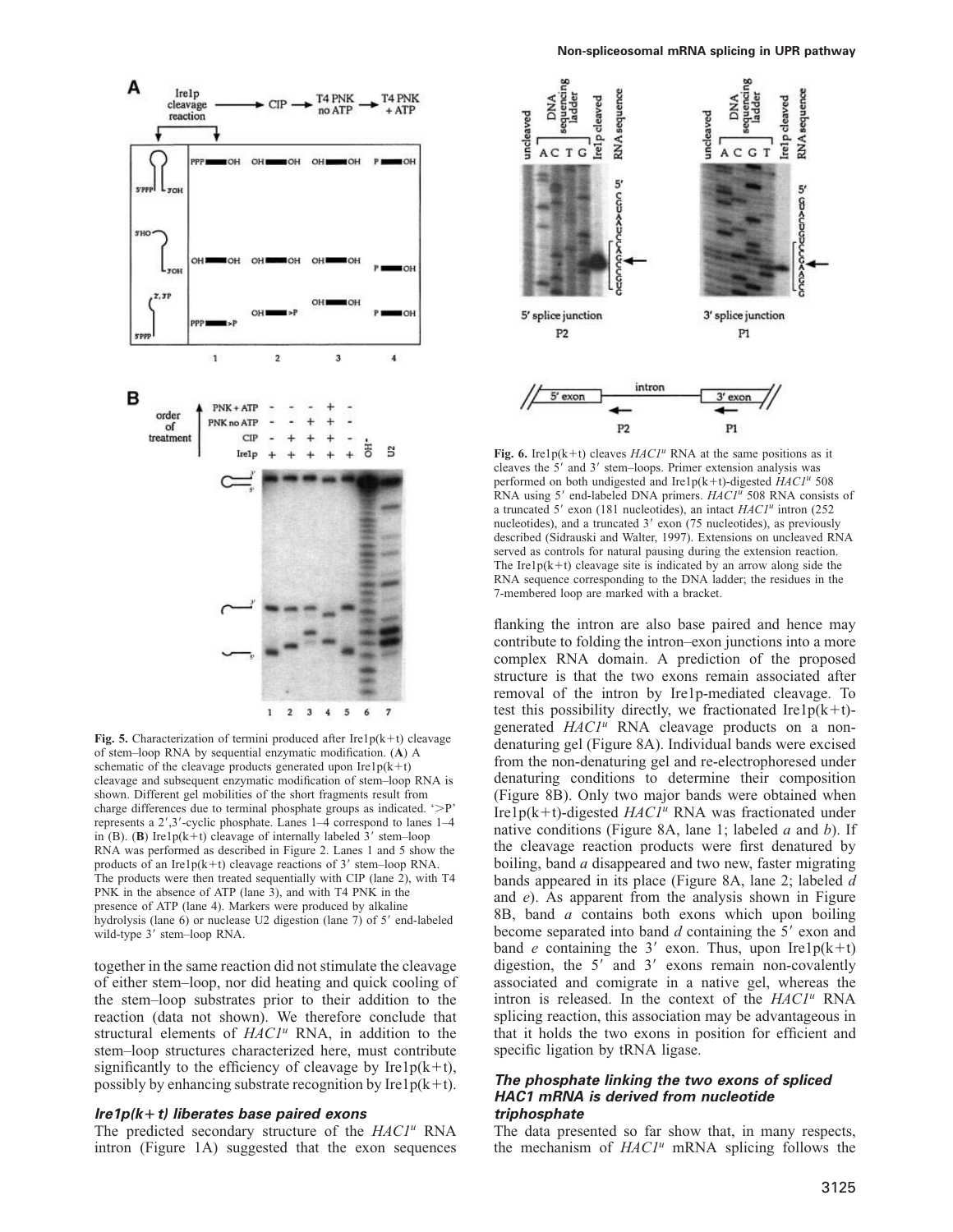

**Fig. 7.** Ire1p(k+t) cleaves *HAC1<sup>u</sup>* RNA more efficiently than stem–loop RNAs. (A) A time course of *HAC1<sup>u</sup>* 600 RNA cleavage is shown. *HAC1<sup>u</sup>* 600 RNA consists of a truncated 5' exon (181 nucleotides), an intact  $HACI<sup>u</sup>$  intron (252 nucleotides), and a truncated 3' exon (167 nucleotides). A cocktail of 140 000 c.p.m. *HAC1<sup>u</sup>* 600 RNA (0.07 pM), cleavage buffer, and 1.75 μg Ire1p(k+t) in a volume of 140 μl was incubated at 30°C. Samples (20 μl) were removed at the times indicated and the reactions were stopped by addition of 20 volumes phenol/chloroform and 20 volumes of stop buffer. Reactions were ethanol-precipitated, electrophoresed through a 5% denaturing polyacrylamide gel, visualized by autoradiography and quantitated. Percent conversion is the mole ratio (amount of fragment produced)/(amount of fragment expected if 100% cleavage occurred) adjusted for the number of labeled phosphate groups carried by each fragment. Symbols next to the autoradiogram correspond to the symbols used for each fragment in the graph below. The icons to the right represent the fragments produced in the Ire1p( $k+t$ ) cleavage reaction. A time course of 5' stem–loop (B) and 3' stem–loop RNA (C) cleavage is shown. Cocktails of 44 000 c.p.m. of stem–loop RNAs (0.22 pM), cleavage buffer and 5.5 µg Ire1p(k+t) in a volume of 440 µl were incubated at 30°C. Samples (40 µl) were removed at the times indicated, rapidly stopped and precipitated as described above, and electrophoresed through a 15% denaturing polyacrylamide gel. The mole ratio of Ire1p( $k+t$ ) to RNA substrate is identical in all panels. Visualization and quantitation as well as symbols and icons are as in (A). Note the significantly longer time scales of these experiments. Also note that the amount of Ire1p( $k+t$ ) used in the experiments shown in this figure was less than the amount used in the experiments shown in Figures 2 and 5 and thus accounts for the reduced cleavage of the stem–loop substrates at comparable time points.

paradigms established for pre-tRNA splicing (Westaway and Abelson, 1995; Abelson *et al*., 1998). During pretRNA splicing, tRNA ligase phosphorylates the 5' end of the 3' exon in a step prior to exon ligation. As a consequence, the phosphate group in the phosphodiester bond linking the 5' and 3' exons in spliced tRNAs originates from the γ-phosphate of the GTP or ATP used by tRNA ligase and not from the tRNA itself (Belford *et al*., 1993). To determine if this is also true for *HAC1<sup>u</sup>* RNA splicing, we added purified tRNA ligase to Ire1p( $k+t$ )-cleaved  $HACI<sup>u</sup>$  RNA, thus reconstituting a complete splicing *in vitro* reaction as previously described (Sidrauski and Walter, 1997). As shown in Figure 9A, ligation occurred very efficiently in our assay system; tRNA ligase addition to Ire1p( $k+t$ )-cleaved *HAC1<sup>u</sup>* RNA resulted in a virtually quantitative conversion of the exons (compare lanes 3 and 4) to the ligated product which comigrated with a marker transcript lacking the intron (Figure 8A, lane 1). This reaction was then repeated using unlabeled input RNA and  $[\gamma$ <sup>32</sup>P]GTP (Figure 9A, lane 5). Under these conditions, any incorporated radioactivity was exclusively derived from the γ-position of the added

nucleotide triphosphate. Three prominent, labeled bands were obtained under these conditions (Figure 9A, lane 5), corresponding to the ligated exons, the intron and residual 3' exon. Thus, as expected, tRNA ligase phosphorylated the two RNA fragments containing free 5'-OH groups (intron and  $3'$  exon), but not the  $5'$  exon as it already contains a 5'-triphosphate group. Importantly, these data also suggest that phosphorylated 3' exon was incorporated into ligated RNA, as previously described for pre-tRNA splicing (Belford *et al*., 1993).

During pre-tRNA splicing, in the last step prior to exon ligation, tRNA ligase adenylates itself using ATP. Ligase then covalently transfers the AMP to the 5' phosphate of the 3' exon which results in the formation of a high energy 5'-5' phosphoanhydride bond. Upon exon ligation, the AMP is released from the RNA (Greer *et al*., 1983; Xu *et al*., 1990). To determine if this is also true for *HAC1<sup>u</sup>* RNA splicing, we incubated unlabeled input RNA with Ire1p(k+t), tRNA ligase and  $[\alpha^{-32}P]ATP$  (Figure 9A, lanes  $6$  and  $7$ ). Under these conditions the  $3'$  exon and the intron were labeled. In addition, no label was incorporated into the fully spliced RNA. Both these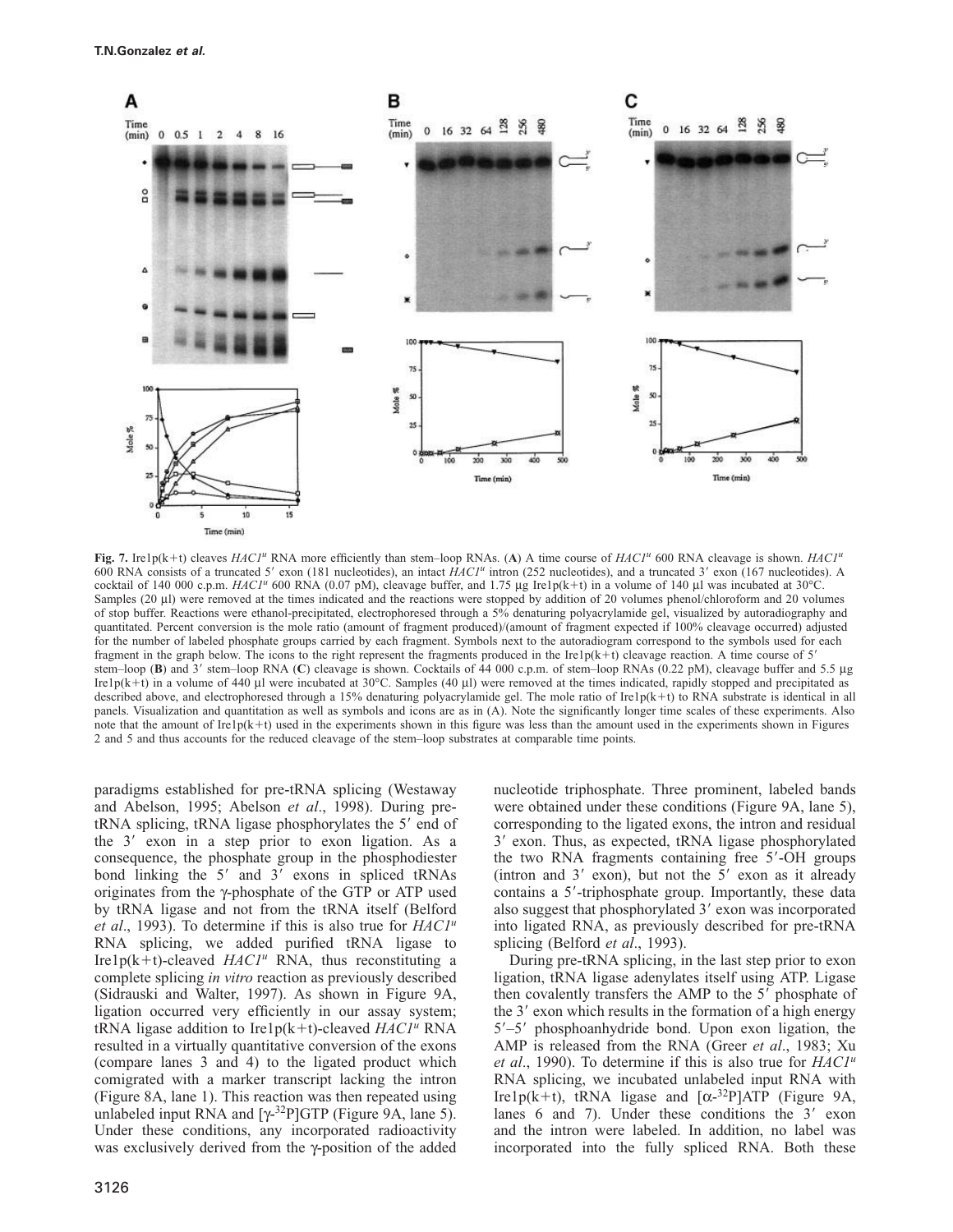



**Fig. 8.**  $HACI<sup>u</sup>$  RNA exons remain base paired following Ire1p(k+t) cleavage. (A) An aliquot of  $HACI<sup>u</sup>$  600 RNA (40 000 c.p.m.) was incubated with 1 μg Ire1p(k+t) in cleavage buffer in 40 μl for 45 min at 30°C. As indicated, reactions were either boiled or not and electrophoresed under non-denaturing conditions through a 5% polyacrylamide gel in TBE and visualized by autoradiography. The bands labeled a, b, c, d and e were excised from the gel. The RNA was eluted from the gel slices overnight. (**B**) Eluted a, b, c, d and e RNAs were resuspended in denaturing loading buffer, boiled and electrophoresed through a 5% denaturing polyacrylamide gel. The marker lanes 1 and 2 carry uncleaved *HAC1<sup>u</sup>* 600 RNA and Ire1p(k+t) cleaved *HAC1<sup>u</sup>* RNA, respectively. Icons to the right of the figure indicate the fragments produced in the  $Irelp(k+t)$  cleavage reaction.

observations suggest that *HAC1* exons are ligated by tRNA ligase utilizing the same mechanism with which tRNA exons are joined.

To show that the label in the spliced RNA was indeed incorporated at the splice junction, we took advantage of the fact that during pre-tRNA splicing, tRNA ligase opens up the  $2^{\prime}, 3^{\prime}$ -cyclic phosphate at the 3' terminus of the 5' exon and leaves this phosphate attached at the 2' position of the splice junction. For our purposes, the presence of the 2' phosphate would provide a convenient marker for the splice junction as it would render this single phosphodiester bond in the spliced RNA resistant to cleavage by P1 nuclease. To determine whether the labeled γ-phosphate group donated by GTP during the splicing reaction was indeed incorporated at the splice junction, we purified the spliced product from a reaction as shown in Figure 9A, lane 5, and subjected it to digestion with P1 nuclease. TLC of the digestion products revealed that the labeled phosphate was quantitatively recovered in a slow migrating spot (Figure 9B, lane 4) with a mobility identical to that of the marker nucleotide  $5'pG(2'p)3'p5'A$ that was produced in a control reaction by digestion of an *in vitro* spliced pre-tRNA substrate (Figure 9B, lane 3). Consistent with the assigned structure, treatment of either sample with snake venom phosphodiesterase (SVP) (which cleaves phosphodiester bonds even in the presence of a 2--phosphate) quantitatively converted the labeled dinucleotides to pA. Furthermore, in a related approach, digestion with P1 nuclease liberated labeled pA if the spliced RNA was first treated with CIP to remove the 2'-

#### **Non-spliceosomal mRNA splicing in UPR pathway**

phosphate at the splice junction (McCraith and Phizicky, 1990; data not shown). Thus by the criteria addressed here, the mechanism by which *HAC1<sup>u</sup>* RNA exons become ligated by tRNA ligase is indistinguishable from that used during tRNA splicing.

### **Discussion**

We have characterized the enzymatic mechanism by which Ire1p carries out the unique, spliceosome-independent splicing of *HAC1<sup>u</sup>* mRNA and have defined a minimal substrate which is accurately cleaved by Ire $1p(k+t)$ . Though the mechanism of *HAC1<sup>u</sup>* mRNA splicing resembles that of pre-tRNA splicing, our data also revealed differences between the two pathways. In particular, we have shown that Ire1p and tRNA endonuclease recognize fundamentally different structural features in their respective substrate RNAs. In some ways, this is not surprising given that these two nucleases lack any recognizable structural similarity. Indeed, the most similar protein to Ire1p is RNase L, a ribonuclease which non-specifically cleaves RNA in cells infected with double-stranded RNA viruses and for which no role in pre-mRNA processing is suspected (Bork and Sander, 1993; Hassel *et al*., 1993; Dong *et al*., 1994; Dong and Silverman, 1997; Zhou *et al*., 1997). Thus, though splicing of *HAC1<sup>u</sup>* mRNA is unlike spliceosome-mediated pre-mRNA splicing, neither is it completely like pre-tRNA splicing. *HAC1u* mRNA splicing thus defines a unique RNA processing event.

Our experiments have demonstrated that, mechanistically, splicing of *HAC1<sup>u</sup>* mRNA resembles that of pretRNA splicing. In particular, as summarized in Figure 10, the chemistry of endonucleolytic cleavage by Ire1p leaves 2-,3--cyclic phosphates, the two exons remain associated by base pairing after cleavage has occurred, and exon ligation by tRNA ligase follows the same chemical steps previously characterized for pre-tRNA splicing. This mechanism of processing is unprecedented for a messenger RNA.

By defining a minimal RNA element that is sufficient and required for cleavage by Ire $1p(k+t)$ , we have shown that the structural features which Ire1p recognizes in its substrate differ significantly from those which are recognized by tRNA endonuclease. Eukaryotic tRNA endonuclease, for example, primarily recognizes the folded tertiary structure of the pre-tRNA as well as local structures at the intron–exon boundaries and pays little heed to the nucleotide sequences at or near the splice sites (Mattoccia *et al*., 1988; Reyes and Abelson, 1988; Fabbri *et al*., 1998). Indeed, changing the length of the stem that separates the cleavage sites from the knee in the tRNA tertiary fold shifts the cleavage sites correspondingly (Reyes and Abelson, 1988). This indicates that eukaryotic tRNA endonuclease can use distance measurements from a substrate binding site to its active site to specify the cleavage sites on its substrate RNA. Recently, a small, doubly bulged stem containing both cleavage sites of pretRNA was shown to be a suitable substrate for tRNA endonuclease (Fabbri *et al*., 1998), indicating that, as for *HAC1<sup>u</sup>* mRNA cleavage by Ire1p, local structural features in pre-tRNA can be sufficient to confer cleavage specificity. Archaeal tRNA endonuclease recognizes a symmetric, bulged stem structure, also with little regard for the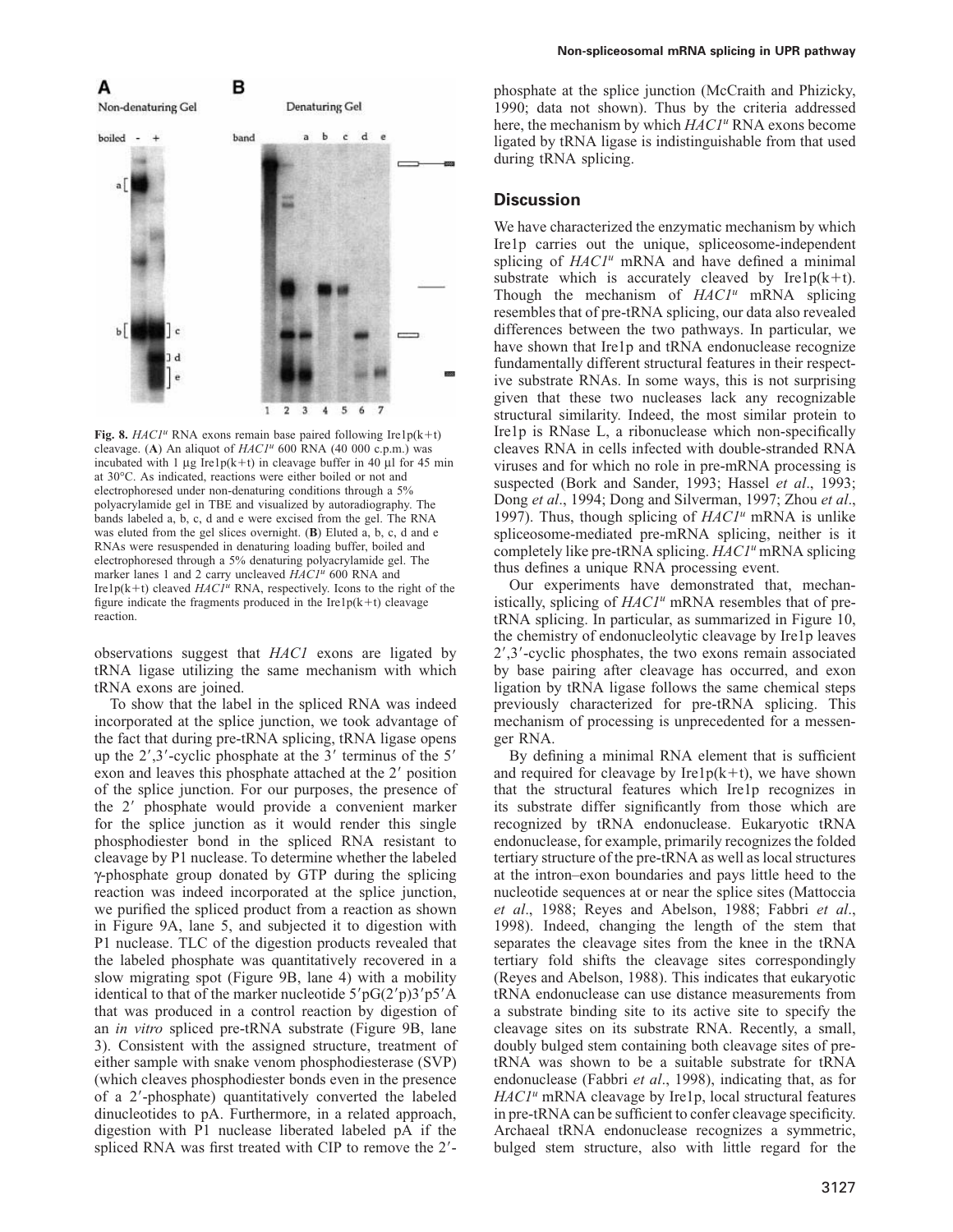

**Fig. 9.** The phosphate group at the splice junction derives from nucleotide triphosphate. (**A**) Unlabeled *HAC1<sup>u</sup>* 600 RNA (1 pM), cleavage buffer and 0.5 μg Ire1p(k+t) were incubated at 30°C for 45 min. Then 0.3 μg purified tRNA ligase was added along with either 1 mM ATP, 65 μCi [ $\gamma$ <sup>-32</sup>P]GTP (lane 5) or 200 µCi [ $\alpha$ <sup>-32</sup>P]ATP, 1 mM GTP (lanes 6 and 7), and the reaction incubated for another 30 min. Lanes 6 and 7 only differ in the length of time they were exposed to film. The remaining lanes carry markers derived from internally labeled *HAC1<sup>u</sup>* RNA. *HAC1<sup>u</sup>* 600 RNA was incubated in cleavage buffer with Ire1p(k+t) (lane 3), or Ire1p(k+t), tRNA ligase, ATP and GTP (lane 4). These two lanes provided markers for the Ire1p(k+t) cleavage reaction, and the products of the complete Ire1p(k+t)/tRNA ligase splicing reaction, respectively. Markers for uncleaved *HAC1<sup>u</sup>* 600 RNA (lane 2) as well as *HAC1<sup>i</sup>* 348 RNA corresponding to spliced *HAC1<sup>u</sup>* 600 RNA (lane 1) are shown. Note that the labeled intron in lane 5 splits into a doublet; it is likely that these two forms correspond to a 5'-phosphorylated and a 5'-phosphorylated and also adenylated RNA, both known tRNA ligase reaction products. The nature of the band in lane 5 indicated by a triangle is unknown; one possibility is that it represents a circularized or concatenated intron. (**B**)  $HACI^u$  600 RNA spliced in the presence of  $[\gamma^{32}P]GTP$  as in (A) was gel-purified from a 5% denaturing polyacrylamide gel, and subjected to nuclease P1 digestion (lane 4), followed by digestion with SVP (lane 6). Digestion products were chromatographed on PEI cellulose thin layer plates and visualized by autoradiography. Nuclease P1 digestion of *in vitro* spliced pre-tRNAPhe (lane 3) provided a marker for the 5'pG(2'p)3',5'pA splice junction dinucleotide (see Materials and methods) and SVP digestion provided a positive control for SVP digestion of spliced *HAC1<sup>u</sup>* RNA. The position of other nucleotide markers on the thin layer plate is shown.

sequence surrounding the cleavage sites (Thompson and Daniels, 1990; Lykke-Andersen and Garrett, 1994, 1997; Kleman-Leyer *et al*., 1997). In contrast, we show that cleavage by Ire1 $p(k+t)$  requires a well defined 7-nucleotide loop that must be closed by a stem. Furthermore, unlike tRNA endonucleases, cleavage by  $Irelp(k+t)$  is exquisitely sensitive to the particular nucleotide sequence flanking the cleavage site (Figures 2 and 3) (Sidrauski and Walter, 1997; Kawahara *et al*., 1998). With the exception of loop residue  $-2$ , changes at the other six loop positions can drastically reduce cleavage by Ire1 $p(k+1)$ . The nucleotides at these sensitive positions may provide critical contacts for Ire1p and/or maintain specific structural arrangements within the loop necessary for Ire1p recognition. Thus, our data define a unique 'signature motif' for Ire1p substrates. This structural information will be invaluable for future studies whose aim is identification of other substrates for this unique RNA processing pathway in yeast and other organisms.

Though the primary sequence of the minisubstrate loops is important for Ire $1p(k+1)$  recognition and cleavage, our data suggest that other sequences within *HAC1<sup>u</sup>* mRNA significantly enhance recognition by Ire1p. In particular, *HAC1<sup>u</sup>* RNA substrates carrying the entire intron plus flanking exon sequences were cleaved significantly faster

3128

than the minisubstrate stem–loop RNAs (Figure 7). Ire1p may have a higher affinity for these substrates relative to the minisubstrates, possibly because it interacts directly with additional regions of *HAC1<sup>u</sup>* mRNA that fall outside the stem–loop structures. An alternative albeit not mutually exclusive explanation is that, as previously suggested, active Ire1p is a dimer or higher order oligomer that binds HAC1<sup>u</sup> mRNA so that one monomer interacts with the 5' splice site and the other interacts with the 3' splice site (Sidrauski and Walter, 1997). Indeed Ire1p oligomerizes upon activation *in vivo* (Shamu and Walter, 1996), and addition of ADP to *in vitro* reactions stimulates  $Irelp(k+t)$ dimerization/oligomerization (Niwa and Walter, unpublished results) and its endoribonuclease activity (Sidrauski and Walter, 1997). For this reason, all reactions described in this paper were performed under optimal ADP-stimulating conditions. A gain in affinity could result from cooperative binding of Ire1p to the two splice sites and thus lead to increased cleavage. Folding of the intron and/ or base pairing interactions between the two exons may significantly contribute to cooperativity by positioning the two splice sites in an optimal orientation with respect to each other.

One of the unique consequences of the Ire1p/tRNA ligase-mediated splicing pathway is that the splice junction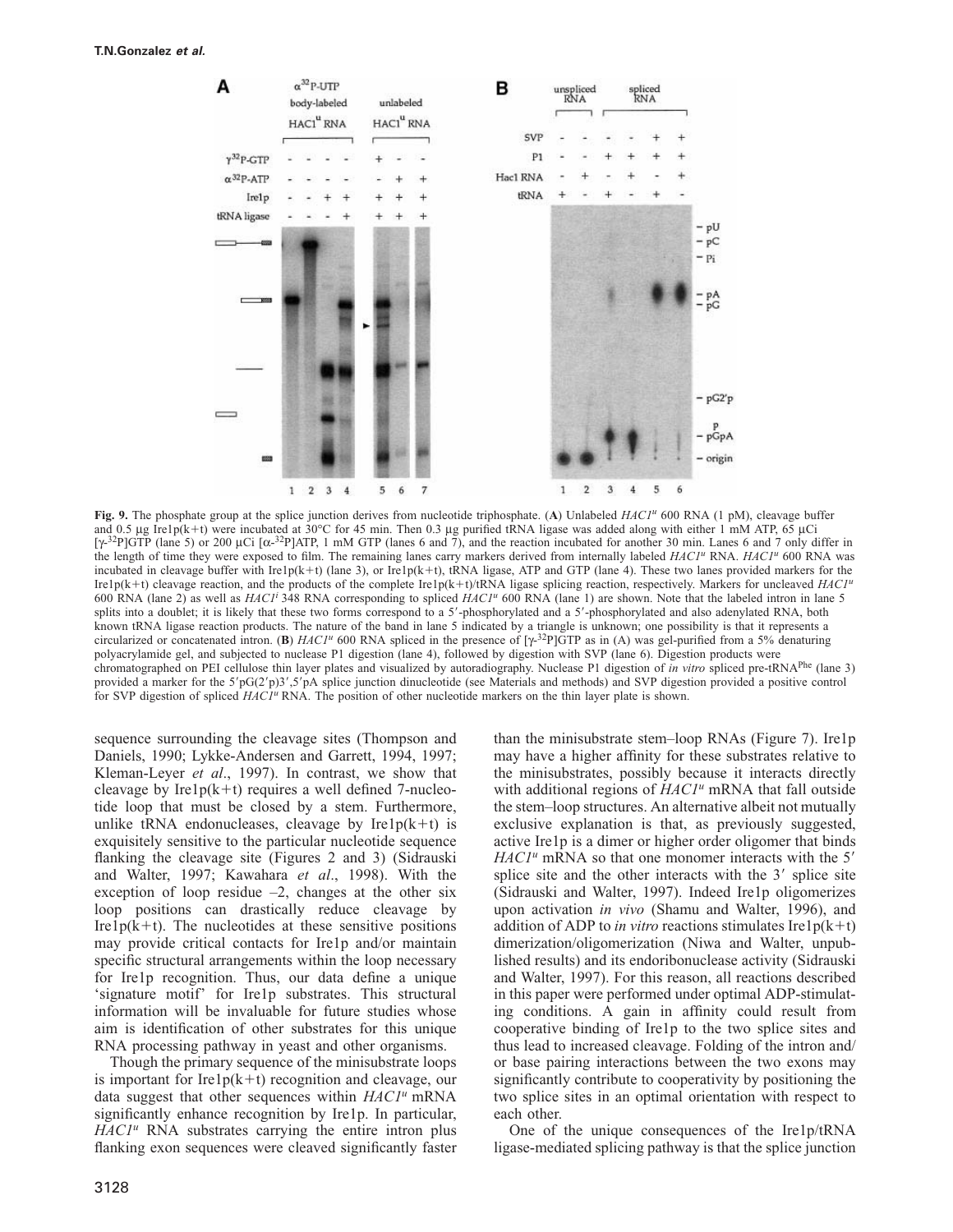

Fig. 10. Model of *HAC1<sup>u</sup>* mRNA splicing. Ire1p initiates splicing by cleaving *HAC1<sup>u</sup>* mRNA 3' of the conserved G at position -1 in both splice site loops (Figures 1 and 3), releasing the intron and generating a 2',3'-cyclic phosphate at the 3' end of the 5' exon and a free 5'-OH group at the 5' end of the 3' exon, respectively. The liberated exons remain base paired, thus holding the appropriate mRNA termini in spatial proximity. tRNA ligase acts upon the paired exons, phosphorylating the 5' terminus of the 3' exon with phosphate derived from the  $\gamma$ -position of GTP. This GTP-derived phosphate group ultimately links the two exons together in the spliced *HAC1<sup>i</sup>* mRNA. The phosphodiesterase activity of tRNA ligase opens the 2',3'-cyclic phosphate to the 2' position. tRNA ligase next adenylates the 5' terminus of the 3' exon, forming a high energy A5'pp5'A phosphoanhydride bond and then, using the energy stored in this bond, joins the two exons. As is the case for pre-tRNA splicing, it is likely that tRNA ligase first adenylates itself and then transfers its AMP to the 3' exon. Upon ligation of the exons, the AMP is released. The splice junction of the newly spliced *HAC1<sup>i</sup>* mRNA carries a 2'-phosphate derived from the 5' splice site. As for pre-tRNA splicing, perhaps NAD-dependent 2'-phosphotransferase transfers this phosphate to NAD to produce ADP-ribose 1''-2'' cyclic phosphate (Appr>p) and *HAC1<sup>i</sup>* mRNA free of the splice junction 2'-phosphate.

of the product *HAC1<sup>i</sup>* mRNA is initially tagged by a 2'phosphate group. This tag marks the splice junction of all newly ligated *HAC1<sup>i</sup>* mRNA molecules until it is presumably removed. In yeast, the product of an essential gene, a NAD-dependent 2'-phosphotransferase transfers 2--phosphate groups from spliced tRNAs to NAD, producing ADP-ribose 1"-2" cyclic phosphate (McCraith and Phizicky, 1990; Culver *et al*., 1993, 1997). The same phosphotransferase may act upon newly ligated *HAC1<sup>i</sup>* mRNA to remove its splice junction 2'-phosphate (Spinelli et al., 1997). It is not known whether the unique 2'phosphate tag or the unique cyclic phosphate-containing metabolite that results from its removal have any physiological function in the cell (Culver *et al*., 1997). It is conceivable, however, that induction of the UPR, and the resulting splicing of *HAC1u* mRNA might generate a spike of the unusual ADP-ribose 1''-2'' cyclic phosphate over the level normally produced as a consequence of pretRNA splicing. Thus it is tempting to speculate that cells might utilize such a signal, possibly in ways analogous to signals transmitted via other small molecules containing cyclic phosphate groups, and integrate it in as yet unknown ways into the cell's response to protein misfolding in the ER.

# **Materials and methods**

#### **Plasmid constructs and recombinant protein expression**

The cytoplasmic portion of *S.cerevisiae* Ire1p containing its kinase and C-terminal tail domains, Ire1 $p(k+t)$ , was expressed in and purified from

*Escherichia coli* as previously described (Sidrauski and Walter, 1997). In this study, we used an expression vector which fuses a PreScission Protease (Pharmacia, Uppsala, Sweden) cleavage site between the Ire1 $p(k+t)$  and glutathione *S*-transferase (GST) domains of the recombinant polypeptide. In brief, *E.coli* strain DH5α transformed with plasmid pCF210 was grown in liquid culture at 37°C to an OD of 0.5. Expression of recombinant GST–Ire1p(k+t) was induced with isopropyl-β-D-galactopyranoside (IPTG) added to a final concentration of 0.1 mM. Cells were harvested and ruptured with a Microfluidizer (Microfluidics Co., Newton, MA). GST-Ire1p( $k+t$ ) was captured by batch binding to glutathione–Sepharose beads (Pharmacia, Uppsala, Sweden), and  $Irelp(k+t)$  was liberated by digestion with PreScission Protease.

The gene encoding tRNA ligase was amplified from the *S.cerevisiae* genome by PCR and the sequence of the amplified gene was verified. The gene was cloned into the expression vector pGEX-6P-2 to create a GST–tRNA ligase fusion with a PreScission Protease cleavage site between GST and tRNA ligase. Expression of the recombinant protein from this plasmid (pSD103) was as for Ire1p(k+t) (see above). Harvested cells were ruptured by sonication and expressed GST–tRNA ligase was bound to glutathione–Sepharose beads. The beads were subsequently washed to remove non-recombinant protein and GST–tRNA ligase was eluted from the beads with 20 mM glutathione, pH 7.5. The eluted fusion protein was dialyzed to remove glutathione and cleaved with PreScission Protease to liberate tRNA ligase. In the final step, PreScission Protease and free GST were removed by incubating the cleaved material with glutathione–Sepharose beads, thus yielding pure tRNA ligase.

#### **In vitro RNA transcription**

*In vitro* transcriptions of *HAC1<sup>u</sup>* 600, *HAC1u* 508, *HACi* 348 [see Sidrauski and Walter (1997) for details of the plasmids encoding these RNAs] and pre-tRNA<sup>Phe</sup> (from plasmid pUC12T7, a gift from C.Greer, University of California, Irvine) were carried out as follows. Reactions (20 μl) containing 1 mM each of ATP, CTP, GTP, 0.1 mM of UTP, 25 µCi of  $[\alpha^{-32}P]$ UTP (3000 Ci/mM; Amersham, Arlington Heights, IL), 1 μg linearized plasmid DNA, 40 U RNasin (Promega, Madison,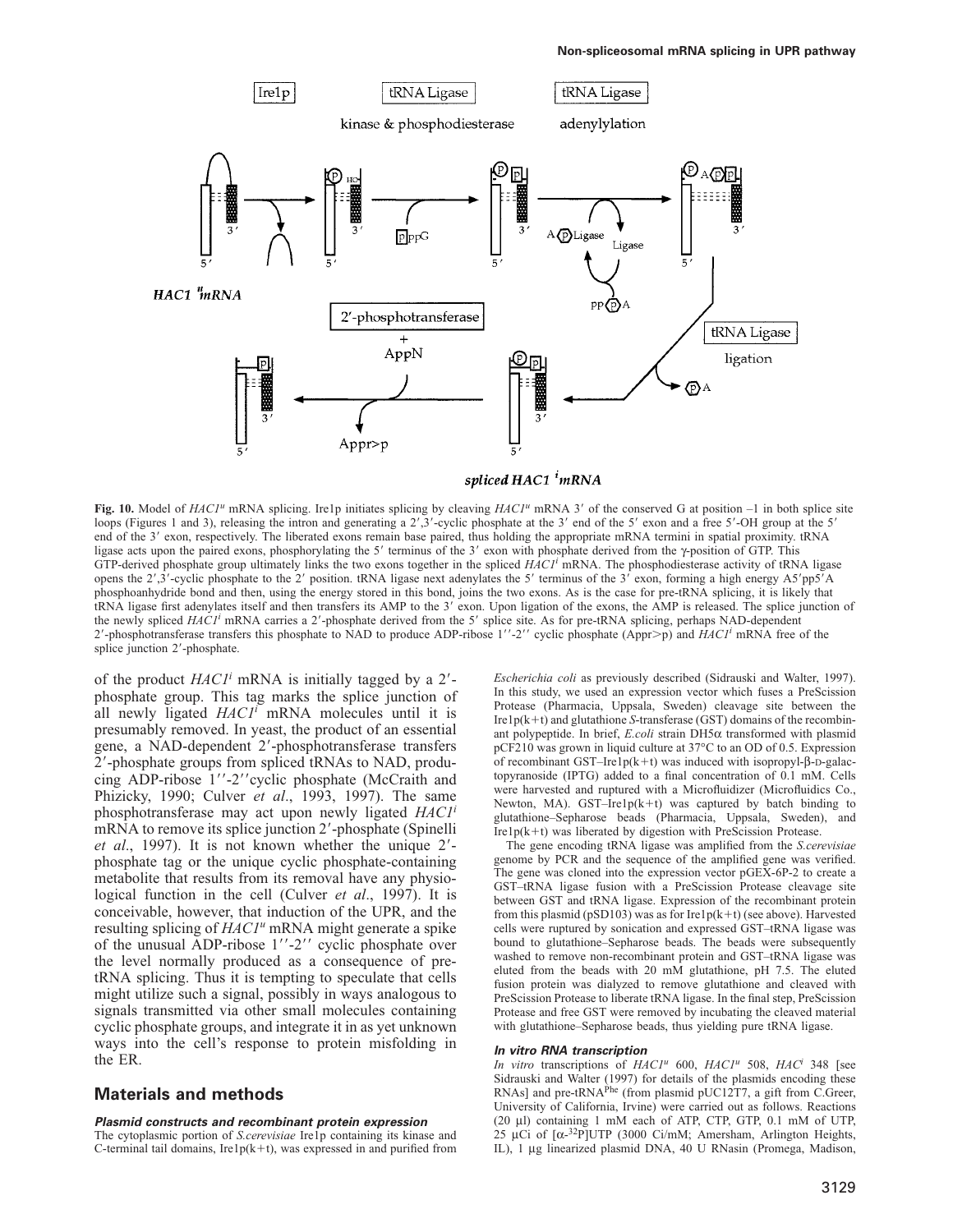WI), and 20 U T7 RNA polymerase (Boehringer Mannheim, Indianapolis, IN) were incubated at 37°C for 1.5 h. To generate unlabeled RNA, transcriptions were carried out in the presence of 1 mM UTP without  $[\alpha$ -<sup>32</sup>P]UTP.

Smaller RNAs were transcribed using single-stranded DNA oligonucleotides as templates to which the 18mer 5'TAATACGACTCACTATAG 'T*7* promoter oligonucleotide' was annealed to create the double-stranded T*7* RNA polymerase promoter (Milligan *et al*., 1987). The following oligonucleotides were used: hactng-10 (encoding wild-type 3' stemloop RNA): 5'TGAGGTCAAACCTGACTGCGCTTCGGACAGTAC-AAGCTTGACCTATAGTGAGTCGTATTA; hactng-32 (encoding 3' stem-loop RNA with GC stem): 5'GAGCGGGGGGGGCGTTCGGAC-CGCGCCGCTATAGTGAGTCGTATTA; hactng-33 (encoding 3' stemloop RNA with GA stem): 5'GATCTTCTCTTCGCTTCGGACCTCTC-CTCTATAGTGAGTCGTATTA; hactng-38 (encoding wild-type 5' stem-loop RNA): 5'TGAGCCGGTCATCGTAATCACGGCTGGATT-ACGCCAACCGGCTATAGTGAGTCGTATTA, and hactng-39 (encoding 5' stem-loop used in TLC analysis): 5'TGAGGGGGTCATCGTA-ATCACGGCTGGATTACGACAACCCCCTATAGTGAGTCGTATTA. Oligonucleotides containing the appropriate point mutations indicated in Figures 2B and 3 are modifications of hactng-10.

A solution containing 15 pM T7 promoter oligonucleotide and 0.25 pM template oligonucleotide was heated to 100°C for 3 min and immediately placed on ice. For the nearest neighbor analysis, RNA transcripts were internally labeled by incorporation of any one of three (A, C or G) [α-32P]NTPs (3000 Ci/mM; Amersham Corporation, Arlington Heights, IL). In this case, all NTPs in the transcription reactions were at 1 mM, except the labeled NTP of which 300 μCi was added diluted with unlabeled NTP to bring the final concentration to 0.1 mM. To transcribe stem-loop RNAs internally labeled with [α-32P]UTP (3000 Ci/mM; Amersham Corporation, Arlington Heights, IL), 1 mM each of ATP, CTP, GTP, 0.1 mM of UTP and 50  $\mu$ Ci  $\left[\alpha^{-32}P\right]$ UTP were added to the reactions instead.

Except where noted, all transcribed RNAs were purified on denaturing polyacrylamide gels, excised from the gels and eluted from gel slices overnight at  $4^{\circ}$ C with 0.3 M NaOAc, pH 5.2, 10 mM Mg(OAc)<sub>2</sub>/phenol/ chloroform (1/0.5/0.5) followed by ethanol precipitation.

#### **Ire1p(k**-**t) cleavage and splicing reactions**

Ire1p(k+t) cleavage of *HAC1<sup>u</sup>* 600 RNA, *HAC1<sup>u</sup>* 508 RNA, and stem– loop RNAs was carried out in cleavage buffer [20 mM HEPES pH 7.6, 50 mM KOAc, 1 mM  $Mg(OAc)_{2}$ , 1 mM DTT, 2 mM ADP, 40 U RNasin (Promega, Madison, WI)] at 30°C. The amount of Ire1p( $k+t$ ) and RNA in the reactions varied and is given in the figure legends or specific methods for each experiment. For splicing reactions with internally radiolabeled *HAC1<sup>u</sup>* 600 RNA, the RNA was first incubated with Ire1p(k+t) for 30 min at which point 1 mM ATP, 1 mM GTP and 0.3 μg tRNA ligase were added, and the reaction incubated for an additional 30 min at 30°C. Two different sets of splicing reactions were performed utilizing 1 pM unlabeled RNA each. In one, 65 µCi of  $[\gamma^{-32}P]GTP$ (5000 Ci/mM) (Amersham Corporation, Arlington Heights, IL) was added instead of GTP. In the other, 200  $\mu$ Ci [ $\alpha$ -<sup>32</sup>P]ATP (3000 Ci/mM) (Amersham Corporation, Arlington Heights, IL) was added instead of ATP. All reactions were terminated with 20 vol of stop buffer (50 mM NaOAc, pH 5.2, 1 mM EDTA, 0.1% SDS), extracted with phenolchloroform, and ethanol-precipitated. Unless otherwise noted, reactions containing stem–loop RNAs and those containing the larger RNAs were analyzed on 15 and 5% denaturing polyacrylamide gels, respectively, and visualized by autoradiography of the gels.

#### **Enzymatic modification of Ire1p(k**-**t) cleavage products**

A 100 μl Ire1p( $k+t$ ) cleavage reaction containing cleavage buffer (see above), 10 000 c.p.m. wild-type 3' stem-loop RNA, and 5  $\mu$ g Ire1p(k+t) was incubated at 30°C for 2 h. The reaction was stopped with stop buffer (see above) and phenol-chloroform extracted. Two fifths of the reaction was removed and set aside. The remaining sample was ethanol precipitated and treated with 30 U CIP (New England Biolabs, MA) for 1.5 h at 37°C. The reaction was phenol–chloroform extracted, and onethird of the sample was set aside. The remaining sample was ethanol precipitated and treated with 30 U T4 polynucleotide kinase (New England Biolabs, MA) in the absence of ATP for 1.5 h at 37°C followed by phenol-chloroform extraction. Half of the sample was set aside, and the remaining sample was ethanol precipitated and treated with 30 U T4 polynucleotide kinase plus 2 mM ATP for 1.5 h at 37°C followed by phenol-chloroform extraction and ethanol precipitation. For analysis, all samples were ethanol precipitated, fractionated on a 15% denaturing polyacrylamide gel and visualized by autoradiography.

#### **TLC analyses**

Prior to digestion, the 5' and 3' stem-loop RNAs or the ligated products of the *HAC1<sup>u</sup>* 600 and pre-tRNAPhe splicing reactions were gel-purified and eluted overnight in water/phenol/chloroform (1/0.5/0.5) at 4°C. Eluted RNA was precipitated by extraction with N-butanol, washed with ethanol, and dried. P1 nuclease digests of 3' and 5' stem-loop RNAs were prepared by incubation of the RNA sample with 0.2 U P1 nuclease (Boehringer Mannheim, Indianapolis, IN) at 37°C for 30 min in a buffer that contained 0.5 μg tRNA and 20 mM NaOAc, pH 5.2. P1 digests of spliced *HAC1<sup>u</sup>* 600 RNA as well as spliced pre-tRNA<sup>Phe</sup> were the same but contained only 50 ng tRNA. For further digestion of the P1 nuclease products with SVP, the reaction mix was adjusted to 12.5 mM Tris pH 9.3 and 0.1 μg tRNA, and 0.025 U SVP (Worthington Biochemical Co., Freehold, NJ) were added. The reaction was incubated at 25°C for 40 min.

Spliced pre-tRNA<sup>Phe</sup> and  $HACI<sup>u</sup>$  share the same splice junction sequence: G-junction-A (Valenzuela *et al*., 1978; Reyes and Abelson, 1987; Sidrauski and Walter, 1997; Kawahara *et al*., 1998). Because of this, spliced pre-tRNA<sup>Phe</sup> was used to generate  $5'pG(2'p)3'p5'A$  marker dinucleotide for the TLC analysis of the *HAC1u* splice junction. To do so, pre-tRNA<sup>Phe</sup> cleavage reactions were carried out in tRNA endonuclease buffer (Greer *et al*., 1987) for 30 min at 30°C. Unlabeled pre $tRNA<sup>Phe</sup>$  (1 pM) was first incubated with  $tRNA$  endonuclease for 30 min as described (Greer *et al*., 1987), at which point 1 mM ATP, 0.3 μg tRNA ligase and 65 µCi of  $[\gamma^{-32}P]GTP$  (5000 Ci/mM) were added and the reaction incubated for an additional 20 min at 30°C. The resulting spliced tRNA<sup>Phe</sup> was gel purified. To generate labeled  $5'pG(2'p)3'p5'A$ , purified tRNA<sup>Phe</sup> was digested with P1 nuclease as above. Further digestion with SVP as described above generated labeled pA as expected.

PEI cellulose thin layer plates (EM Science, Gibbstown, NJ) were developed with 1 M LiCl, and samples visualized by autoradiography. The radiolabeled markers 5'pN, 5'pN2'p, 5'pN3'p and pN2'3'(cyclic)p (where  $N = A$ , C, G or U) were prepared by phosphorylating N2'p, N3'p, and N2'3' (cyclic)p nucleotides (Sigma) in the presence of  $[\gamma^{-32}P]$ ATP and either wild-type T4 polynucleotide kinase (New England Biolabs, MA) or mutant T4 polynucleotide kinase (Boehringer Mannheim, Indianapolis, IN) lacking the 3' phosphatase activity of the wild-type enzyme (Cameron and Uhlenbeck, 1977; Cameron *et al*., 1978).

#### **Primer extension**

The sequencing primers P1 (TGSP-3; 5'GAAGAAATCATTCAATTCA-AATGAATTC) and P2 (TGSP-1; 5'GCTAGTGTTCTTGTTCACTG) were used to map the 5' and 3' Ire1p(k+t) cleavage sites in  $HACI<sup>u</sup>$  508 RNA, respectively. Reactions contained 1 pM 5' end-labeled primer, 10 ng Ire1p(k+t)-cleaved or uncleaved  $HACI<sup>u</sup>$  508 RNA, 20 mM NaCl, 15 mM HEPES pH 7.6. Reactions were heated to 100°C for 3 min and slowly cooled to 40°C. Next, 0.1 mM dNTPs and 3 U AMV reverse transcriptase (Boehringer Mannheim, Indianapolis, IN) were added, and the reactions incubated at 40°C for 30 min. Sequencing ladders were generated in the same manner, except that reactions also contained 0.1 mM of either ddATP, ddCTP, ddGTP or ddTTP. Samples were analyzed on 10% denaturing polyacrylamide gels and visualized by autoradiography.

#### **Non-denaturing gel electrophoresis**

Ire1p(k+t) cleavage reactions were electrophoresed at  $4^{\circ}$ C through a 5% polyacrylamide gel in  $1 \times$  TBE buffer. Bands were visualized by autoradiography, excised from the gel, and eluted overnight in 0.3 M NaOAc pH 5.2, 10 mM Mg(OAc)<sub>2</sub>/phenol/chloroform (1/0.5/0.5) at 4°C. Eluted RNA was ethanol precipitated, resuspended in denaturing loading buffer (99% formamide, 1 mM Tris pH 7.8, 0.1 mM EDTA), boiled and loaded onto a 5% denaturing polyacrylamide gel. RNA was visualized by autoradiography.

### **Acknowledgements**

We thank C.Greer (University of California, Irvine) for plasmid pUC12T7; C.Trotta and J.Abelson (Caltech) for purified tRNA endonuclease; and C.Patil (Walter laboratory, UCSF) for providing us with the secondary structure prediction of the HAC1<sup>u</sup> mRNA intron used in Figure 1A. We also thank G.Culver for very helpful advice regarding TLC as well as L.Gonzalez, R.Gonzalez and J.Leber for their support throughout these studies. Special thanks go to M.Niwa, T.Powers, P.Peluso and A.Frankel for advice, discussions and comments on the manuscript. This work was supported by a UCSF Biomedical Science Research Career Enhancement Fellowship from the National Institute of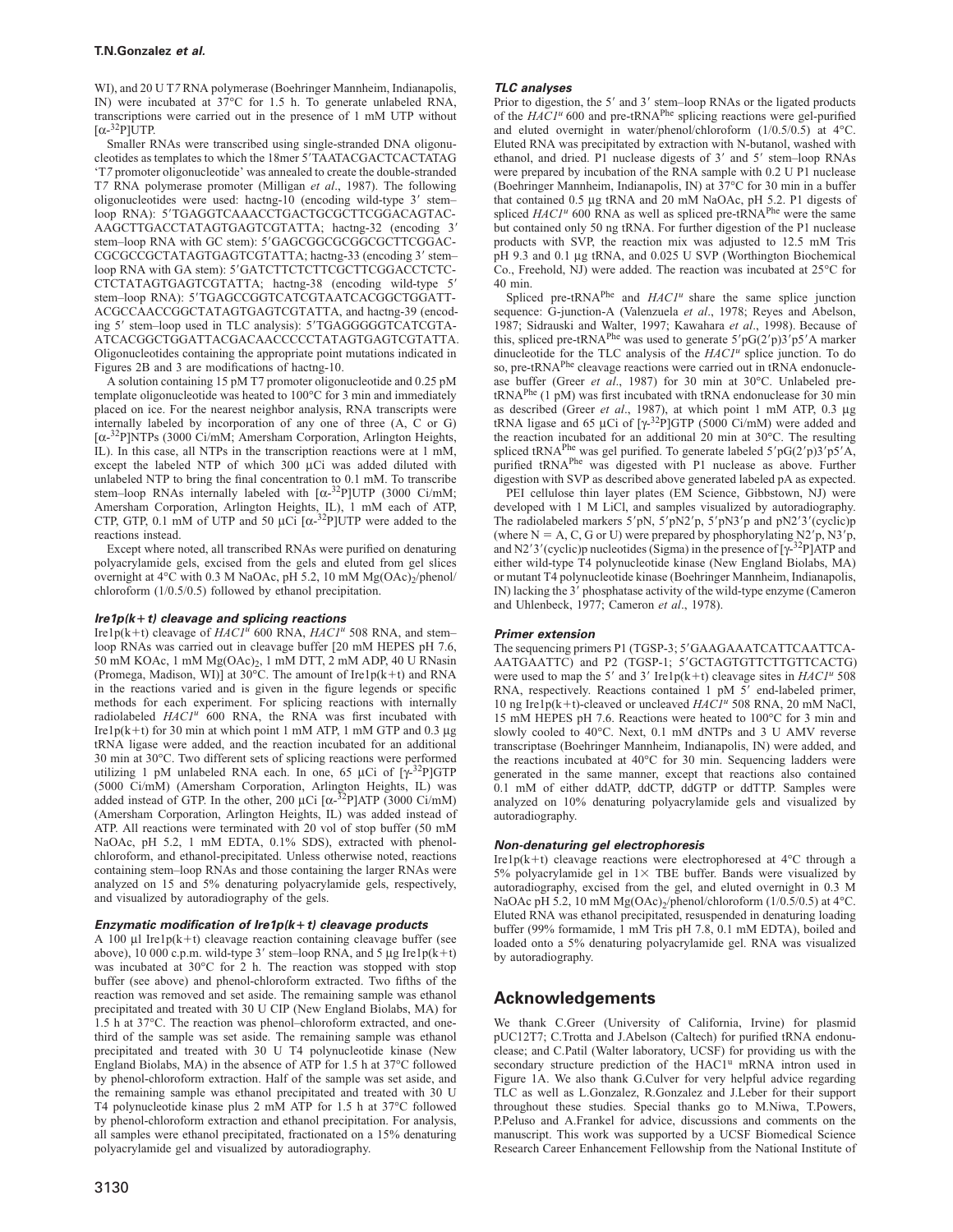### **References**

- Abelson,J., Trotta,C.R. and Li,H. (1998) tRNA splicing. *J. Biol. Chem.*, **273**, 12685–12688.
- Belford,H.G., Westaway,S.K., Abelson,J. and Greer,C.L. (1993) Multiple nucleotide cofactor use by yeast ligase in tRNA splicing. Evidence for independent ATP- and GTP-binding sites. *J. Biol. Chem.*, **268**, 2444–2450.
- Bork,P. and Sander,C. (1993) A hybrid protein kinase-RNase in an interferon-induced pathway? *FEBS Lett.*, **334**, 149–152.
- Cameron, V. and Uhlenbeck, O.C. (1977) 3'-Phosphatase activity in T4 polynucleotide kinase*. Biochemistry*, **16**, 5120–5126.
- Cameron,V., Soltis,D. and Uhlenbeck,O.C. (1978) Polynucleotide kinase from a T4 mutant which lacks the 3' phosphatase activity. *Nucleic Acids Res.*, **5**, 825–833.
- Chapman,R.E. and Walter,P. (1997) Translational attenuation mediated by an mRNA intron. *Curr. Biol.*, **7**, 850–859.
- Chapman,R., Sidrauski,C. and Walter,P. (1998) Intracellular signaling from the endoplasmic reticulum to the nucleus. *Annu. Rev. Cell Dev. Biol*, **14**, 459–485.
- Cox,J.S. and Walter,P. (1996) A novel mechanism for regulating activity of a trancription factor that controls the unfolded protein response*. Cell*, **87**, 391–404.
- Cox,J.S., Shamu,C.E. and Walter,P. (1993) Transcriptional induction of genes encoding endoplasmic reticulum resident proteins requires a transmembrane protein kinase*. Cell*, **73**, 1197–1206.
- Culver,G.M., McCraith,S.M., Zillmann,M., Kierzek,R., Michaud,N., LaReau,R.D., Turner,D.H. and Phizicky,E.M. (1993) An NAD derivative produced during transfer RNA splicing: ADP-ribose 1"-2-- cyclic phosphate*. Science*, **261**, 206–208.
- Culver,G.M., McCraith,S.M., Consaul,S.A., Stanford,D.R. and Phizicky, E.M. (1997) A 2'-phosphotransferase implicated in tRNA splicing is essential in *Saccharomyces cerevisiae. J. Biol. Chem.*, **272**, 13203–13210.
- Di Nicola Negri,E., Fabbri,S., Bufardeci,E., Baldi,M.I., Gandini Attardi,D., Mattoccia,E. and Tocchini-Valentini,G.P. (1997) The eucaryal tRNA splicing endonuclease recognizes a tripartite set of RNA elements*. Cell*, **89**, 859–866.
- Dong,B. and Silverman,R.H. (1997) A bipartite model of 2–5A-dependent RNase L. *J. Biol. Chem.*, **272**, 22236–22242.
- Dong,B., Xu,L., Zhou,A., Hassel,B.A., Lee,X., Torrence,P.F. and Silverman,R.H. (1994) Intrinsic molecular activities of the interferoninduced 2–5A-dependent RNase. *J. Biol. Chem.*, **269**, 14153–14158.
- Fabbri,S., Fruscoloni,P., Bufardeci,E., Di Nicola Negri,E., Baldi,M.I., Attardi,D.G., Mattoccia,E. and Tocchini-Valentini,G.P. (1998) Conservation of substrate recognition mechanisms by tRNA splicing endonucleases*. Science*, **280**, 284–286.
- Gething,M.-J. and Sambrook,J. (1992) Protein folding in the cell*. Nature*, **355**, 33–45.
- Greer,C.L., Peebles,C.L., Gegenheimer,P. and Abelson,J. (1983) Mechanism of action of a yeast RNA ligase in tRNA splicing*. Cell*, **32**, 537–546.
- Greer,C.L., Soll,D. and Willis,I. (1987) Substrate recognition and identification of splice sites by the tRNA- splicing endonuclease and ligase from *Saccharomyces cerevisiae. Mol. Cell*. *Biol.*, **7**, 76–84.
- Hammond,C. and Helenius,A. (1995) Quality control in the secretory pathway. *Curr. Opin. Cell Biol.*, **7**, 523–529.
- Hassel,B.A., Zhou,A., Sotomayor,C., Maran,A. and Silverman,R.H. (1993) A dominant negative mutant of 2–5A-dependent RNase suppresses antiproliferative and antiviral effects of interferon. *EMBO J.*, **12**, 3297–3304.
- Kawahara,T., Yanagi,H., Yura,T. and Mori,K. (1997) Endoplasmic reticulum stress-induced mRNA splicing permits synthesis of transcription factor Hac1p/Ern4p that activates the unfolded protein response. *Mol. Biol. Cell*, **8**, 1845–1862.
- Kawahara,T., Yanagi,H., Yura,T. and Mori,K. (1998) Unconventional splicing of HAC1/ERN4 mRNA required for the unfolded protein response. Sequence-specific and non-sequential cleavage of the splice sites. *J. Biol. Chem.*, **273**, 1802–1807.
- Kleman-Leyer,K., Armbruster,D.W. and Daniels,C.J. (1997) Properties of *H.volcanii* tRNA intron endonuclease reveal a relationship between the archaeal and eucaryal tRNA intron processing systems*. Cell*, **89**, 839–847.
- Knapp,G., Ogden,R.C., Peebles,C.L. and Abelson,J. (1979) Splicing of yeast tRNA precursors: structure of the reaction intermediates*. Cell*, **18**, 37–45.
- Kohno,K., Normington,K., Sambrook,J., Gething,M.J. and Mori,K. (1993) The promoter region of the yeast KAR2 (BiP) gene contains a regulatory domain that responds to the presence of unfolded proteins in the endoplasmic reticulum. *Mol. Cell. Biol.*, **13**, 877–890.
- Kuznetsov,G. and Nigam,S.K. (1998) Folding of secretory and membrane proteins. *N. Engl. J. Med*., **339**, 1688–1695.
- Lykke-Andersen,J. and Garrett,R.A. (1994) Structural characteristics of the stable RNA introns of archaeal hyperthermophiles and their splicing junctions. *J. Mol. Biol.*, **243**, 846–855.
- Lykke-Andersen,J. and Garrett,R.A. (1997) RNA–protein interactions of an archaeal homotetrameric splicing endoribonuclease with an exceptional evolutionary history. *EMBO J.*, **16**, 6290–6300.
- Mattoccia,E., Baldi,I.M., Gandini-Attardi,D., Ciafre,S. and Tocchini-Valentini,G.P. (1988) Site selection by the tRNA splicing endonuclease of *Xenopus laevis. Cell*, **55**, 731–738.
- McCraith,S.M. and Phizicky,E.M. (1990) A highly specific phosphatase from *Saccharomyces cerevisiae* implicated in tRNA splicing. *Mol. Cell. Biol*., **10**, 1049–1055.
- Miao,F. and Abelson,J. (1993) Yeast tRNA-splicing endonuclease cleaves precursor tRNA in a random pathway. *J. Biol. Chem.*, **268**, 672–677.
- Milligan,J.F., Groebe,D.R., Witherell,G.W. and Uhlenbeck,O.C. (1987) Oligoribonucleotide synthesis using T7 RNA polymerase and synthetic DNA templates. *Nucleic Acids Res.*, **15**, 8783–8798.
- Moore,M.J., Query,C.C. and Sharp,P.A. (1993) Splicing of precursors to mRNAs by the spliceosome. In Gesteland,R.F. and Atkins,J.F. (eds), *The RNA World*. Cold Spring Harbor Laboratory Press, Cold Spring Harbor, NY, pp. 303–357.
- Mori,K., Sant,A., Kohno,K., Normington,K., Gething,M.J. and Sambrook,J.F. (1992) A 22 bp *cis*-acting element is necessary and sufficient for the induction of the yeast KAR2 (BiP) gene by unfolded proteins. *EMBO J*., **11**, 2583–2593.
- Mori,K., Ma,W., Gething,M.J. and Sambrook,J. (1993) A transmembrane protein with a  $cdc2+/CDC28$ -related kinase activity is required for signaling from the ER to the nucleus*. Cell*, **74**, 743–756.
- Mori,K., Kawahara,T., Yoshida,H., Yanagi,H. and Yura,T. (1996) Signalling from endoplasmic reticulum to nucleus: transcription factor with a basic-leucine zipper motif is required for the unfolded proteinresponse pathway. *Genes Cells*, **1**, 803–817.
- Nikawa,J., Akiyoshi,M., Hirata,S. and Fukuda,T. (1996) *Saccharomyces cerevisiae* IRE2/HAC1 is involved in IRE1-mediated KAR2 expression. *Nucleic Acids Res.*, **24**, 4222–4226.
- Peebles,C.L., Gegenheimer,P. and Abelson,J. (1983) Precise excision of intervening sequences from precursor tRNAs by a membraneassociated yeast endonuclease*. Cell*, **32**, 525–536.
- Phizicky,E.M., Consaul,S.A., Nehrke,K.W. and Abelson,J. (1992) Yeast tRNA ligase mutants are nonviable and accumulate tRNA splicing intermediates. *J. Biol. Chem.*, **267**, 4577–4582.
- Reyes,V.M. and Abelson,J. (1987) A synthetic substrate for tRNA splicing. *Anal. Biochem*., **166**, 90–106.
- Reyes,V.M. and Abelson,J. (1988) Substrate recognition and splice site determination in yeast tRNA splicing*. Cell*, **55**, 719–730.
- Shamu,C.E. and Walter,P. (1996) Oligomerization and phosphorylation of the Ire1p kinase during intracellular signaling from the endoplasmic reticulum to the nucleus. *EMBO J*., **15**, 3028–3039.
- Shamu,C.E., Cox,J.S. and Walter,P. (1994) The unfolded-proteinresponse pathway in yeast. *Trends Cell Biol.*, **4**, 56–60.
- Sidrauski,C. and Walter,P. (1997) The transmembrane kinase Ire1p is a site-specific endonuclease that initiates mRNA splicing in the unfolded protein response*. Cell*, **90**, 1–20.
- Sidrauski,C., Cox,J.S. and Walter,P. (1996) tRNA ligase is required for regulated mRNA splicing in the unfolded protein response*. Cell*, **87**, 405–413.
- Sidrauski,C., Chapman,R. and Walter,P. (1998) The unfolded protein response: an intracellular signalling pathway with many surprising features. *Trends Cell Biol.*, **8**, 245–249.
- Spinelli,S.L., Consaul,S.A. and Phizicky,E.M. (1997) A conditional lethal yeast phosphotransferase (tpt1) mutant accumulates tRNAs with a 2--phosphate and an undermodified base at the splice junction. *RNA*, **3**, 1388–1400.
- Thompson,L.D. and Daniels,C.J. (1990) Recognition of exon–intron boundaries by the *Halobacterium volcanii* tRNA intron endonuclease. *J. Biol. Chem.*, **265**, 18104–18111.
- Tirasophon,W., Welihinda,A.A. and Kaufman,R.J. (1998) A stress response pathway from the endoplasmic reticulum to the nucleus